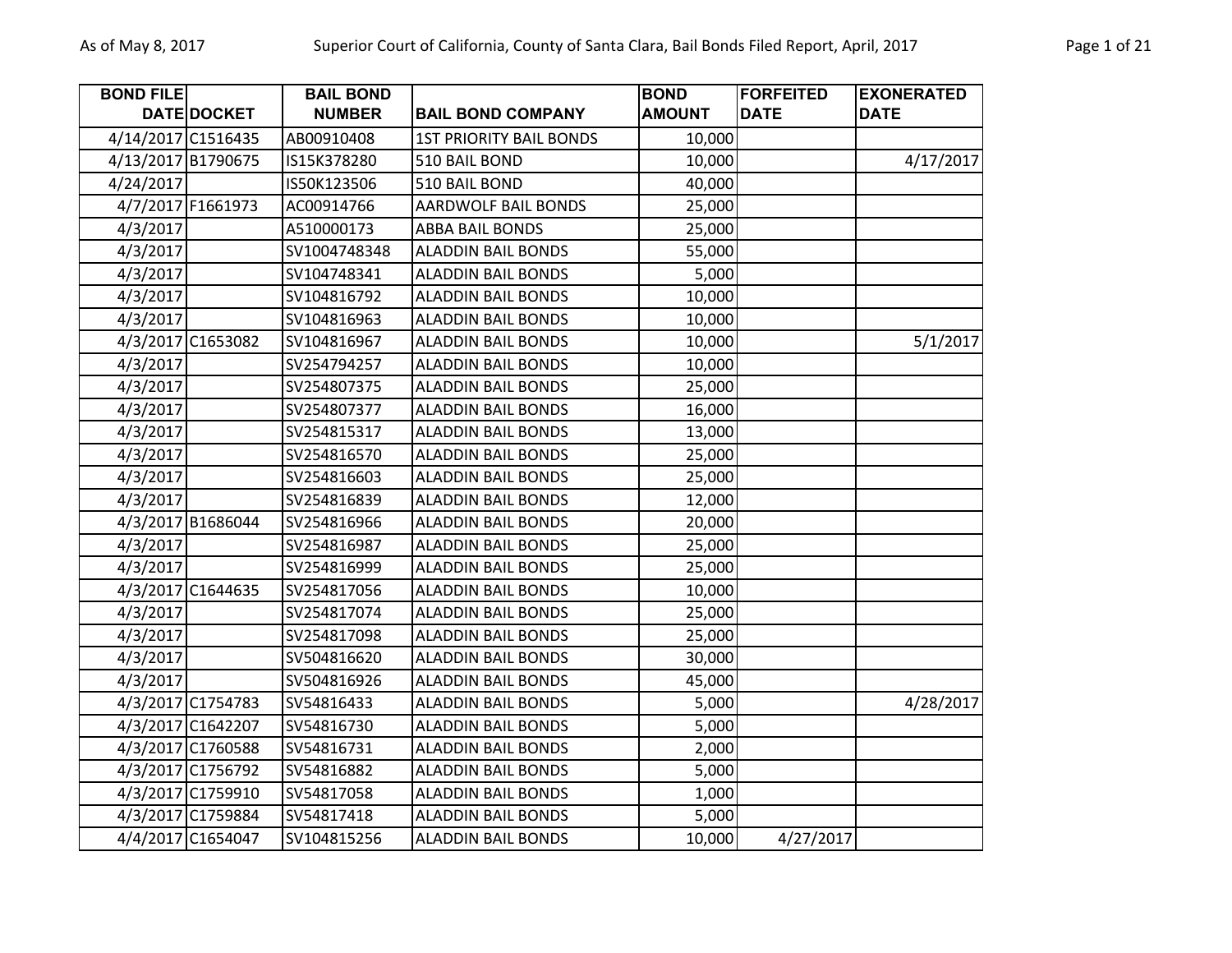|          | 4/4/2017 C1647697 | SV104816117 | <b>ALADDIN BAIL BONDS</b> | 10,000 |           |          |
|----------|-------------------|-------------|---------------------------|--------|-----------|----------|
|          | 4/4/2017 F1662205 | SV104816417 | <b>ALADDIN BAIL BONDS</b> | 10,000 |           |          |
|          | 4/4/2017 F1763908 | SV104817291 | <b>ALADDIN BAIL BONDS</b> | 10,000 |           |          |
| 4/4/2017 |                   | SV104817563 | <b>ALADDIN BAIL BONDS</b> | 10,000 |           |          |
|          | 4/4/2017 B1790454 | SV104817705 | <b>ALADDIN BAIL BONDS</b> | 10,000 | 4/20/2017 |          |
|          | 4/4/2017 C1756029 | SV104817727 | <b>ALADDIN BAIL BONDS</b> | 10,000 |           |          |
|          | 4/4/2017 C1479153 | SV254815653 | <b>ALADDIN BAIL BONDS</b> | 25,000 | 4/27/2017 |          |
|          | 4/4/2017 C1497432 | SV254815737 | <b>ALADDIN BAIL BONDS</b> | 15,000 | 4/20/2017 |          |
|          | 4/4/2017 F1660564 | SV254816682 | <b>ALADDIN BAIL BONDS</b> | 25,000 | 4/28/2017 |          |
| 4/4/2017 |                   | SV254817259 | <b>ALADDIN BAIL BONDS</b> | 25,000 |           |          |
|          | 4/4/2017 F1763502 | SV254817293 | <b>ALADDIN BAIL BONDS</b> | 25,000 |           |          |
| 4/4/2017 |                   | SV254817674 | <b>ALADDIN BAIL BONDS</b> | 15,000 |           |          |
|          | 4/5/2017 C1760333 | SV104816586 | <b>ALADDIN BAIL BONDS</b> | 10,000 |           |          |
|          | 4/5/2017 C1401326 | SV104816867 | <b>ALADDIN BAIL BONDS</b> | 10,000 |           | 5/1/2017 |
| 4/5/2017 |                   | SV104817728 | <b>ALADDIN BAIL BONDS</b> | 10,000 |           |          |
|          | 4/5/2017 C1629500 | SV254817918 | <b>ALADDIN BAIL BONDS</b> | 25,000 |           |          |
| 4/5/2017 |                   | SV254817921 | <b>ALADDIN BAIL BONDS</b> | 25,000 |           |          |
|          | 4/5/2017 C1755992 | SV504816133 | <b>ALADDIN BAIL BONDS</b> | 35,000 |           |          |
| 4/5/2017 |                   | SV504817778 | <b>ALADDIN BAIL BONDS</b> | 40,000 |           |          |
|          | 4/5/2017 C1759042 | SV54816888  | <b>ALADDIN BAIL BONDS</b> | 5,000  |           |          |
|          | 4/5/2017 C1758548 | SV54817562  | <b>ALADDIN BAIL BONDS</b> | 5,000  |           |          |
|          | 4/5/2017 C1758507 | SV54817644  | <b>ALADDIN BAIL BONDS</b> | 5,000  |           |          |
| 4/5/2017 |                   | SV54817843  | <b>ALADDIN BAIL BONDS</b> | 5,000  |           |          |
|          | 4/5/2017 C1758466 | SV54817909  | <b>ALADDIN BAIL BONDS</b> | 5,000  |           |          |
|          | 4/6/2017 C1646184 | SV104818131 | <b>ALADDIN BAIL BONDS</b> | 10,000 |           |          |
|          | 4/6/2017 C1759117 | SV104818132 | <b>ALADDIN BAIL BONDS</b> | 10,000 |           |          |
| 4/6/2017 |                   | SV254807372 | <b>ALADDIN BAIL BONDS</b> | 25,000 |           |          |
| 4/6/2017 |                   | SV254817875 | <b>ALADDIN BAIL BONDS</b> | 25,000 |           |          |
|          | 4/6/2017 C1761046 | SV254818114 | <b>ALADDIN BAIL BONDS</b> | 25,000 |           |          |
|          | 4/7/2017 F1663073 | SV104817964 | <b>ALADDIN BAIL BONDS</b> | 6,000  |           |          |
|          | 4/7/2017 F1763525 | SV104817965 | <b>ALADDIN BAIL BONDS</b> | 6,000  |           |          |
|          | 4/7/2017 C1473735 | SV104818237 | <b>ALADDIN BAIL BONDS</b> | 10,000 |           |          |
|          | 4/7/2017 B1791429 | SV254818177 | <b>ALADDIN BAIL BONDS</b> | 21,000 |           |          |
| 4/7/2017 |                   | SV254818264 | <b>ALADDIN BAIL BONDS</b> | 22,000 |           |          |
|          |                   |             |                           |        |           |          |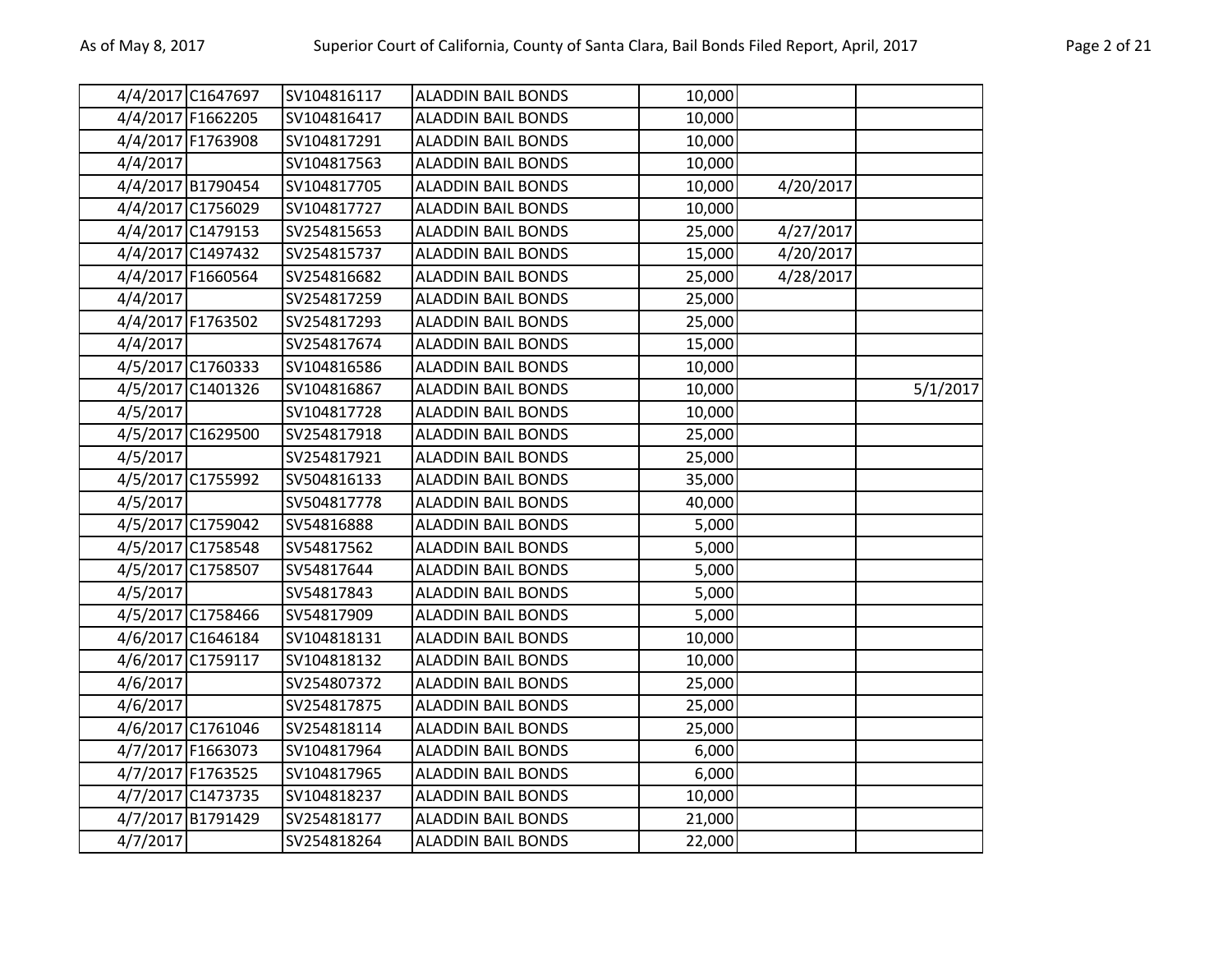|           | 4/7/2017 C1118252  | SV254818404  | <b>ALADDIN BAIL BONDS</b> | 15,000 |           |           |
|-----------|--------------------|--------------|---------------------------|--------|-----------|-----------|
|           | 4/7/2017 C1653344  | SV254818405  | <b>ALADDIN BAIL BONDS</b> | 15,000 |           |           |
|           | 4/7/2017 B1790782  | SV54817847   | <b>ALADDIN BAIL BONDS</b> | 5,000  |           |           |
|           | 4/10/2017 C1630520 | SV104815220  | <b>ALADDIN BAIL BONDS</b> | 10,000 |           | 4/20/2017 |
|           | 4/10/2017 C1760032 | SV104817027  | <b>ALADDIN BAIL BONDS</b> | 10,000 |           |           |
|           | 4/10/2017 C1758875 | SV104817925  | <b>ALADDIN BAIL BONDS</b> | 10,000 |           |           |
| 4/10/2017 |                    | SV104818466  | <b>ALADDIN BAIL BONDS</b> | 10,000 |           |           |
|           | 4/10/2017 C1629874 | SV104818471  | <b>ALADDIN BAIL BONDS</b> | 10,000 |           |           |
| 4/10/2017 |                    | SV254818489  | <b>ALADDIN BAIL BONDS</b> | 20,000 |           |           |
|           | 4/10/2017 C1508207 | SV254818641  | ALADDIN BAIL BONDS        | 10,000 |           |           |
| 4/10/2017 |                    | SV254818685  | <b>ALADDIN BAIL BONDS</b> | 25,000 |           |           |
| 4/10/2017 |                    | SV254818917  | <b>ALADDIN BAIL BONDS</b> | 25,000 |           |           |
| 4/10/2017 |                    | SV254819008  | <b>ALADDIN BAIL BONDS</b> | 25,000 |           |           |
|           | 4/10/2017 C1637017 | SV254819028  | <b>ALADDIN BAIL BONDS</b> | 25,000 |           |           |
| 4/10/2017 |                    | SV254819081  | <b>ALADDIN BAIL BONDS</b> | 25,000 |           |           |
|           | 4/10/2017 C1635557 | SV254819096  | <b>ALADDIN BAIL BONDS</b> | 20,000 |           |           |
|           | 4/10/2017 C1758098 | SV504818605  | <b>ALADDIN BAIL BONDS</b> | 42,000 | 4/17/2017 |           |
|           | 4/10/2017 C1517668 | SV54816503   | <b>ALADDIN BAIL BONDS</b> | 5,000  |           | 4/12/2017 |
|           | 4/10/2017 C1630122 | SV54817783   | <b>ALADDIN BAIL BONDS</b> | 5,000  |           |           |
|           | 4/10/2017 C1758424 | SV54818097   | <b>ALADDIN BAIL BONDS</b> | 5,000  |           |           |
|           | 4/10/2017 C1651014 | SV54818195   | <b>ALADDIN BAIL BONDS</b> | 5,000  |           |           |
|           | 4/10/2017 C1494681 | SV54818596   | <b>ALADDIN BAIL BONDS</b> | 5,000  |           |           |
|           | 4/10/2017 C1644095 | SV54818597   | <b>ALADDIN BAIL BONDS</b> | 5,000  |           |           |
|           | 4/10/2017 C1507951 | SV54818948   | ALADDIN BAIL BONDS        | 5,000  |           |           |
|           | 4/11/2017 B1369279 | SV104818971  | <b>ALADDIN BAIL BONDS</b> | 7,500  |           |           |
|           | 4/11/2017 B1791378 | SV254818738  | <b>ALADDIN BAIL BONDS</b> | 10,000 |           |           |
| 4/11/2017 |                    | SV254819171  | <b>ALADDIN BAIL BONDS</b> | 16,000 |           |           |
| 4/11/2017 |                    | SV254819212  | <b>ALADDIN BAIL BONDS</b> | 25,000 |           |           |
|           | 4/11/2017 C1758079 | SV254819305  | <b>ALADDIN BAIL BONDS</b> | 25,000 |           |           |
| 4/11/2017 |                    | SV504819296  | <b>ALADDIN BAIL BONDS</b> | 35,000 |           |           |
|           | 4/11/2017 B1686200 | SV54818972   | <b>ALADDIN BAIL BONDS</b> | 5,000  |           |           |
|           | 4/12/2017 C1650138 | SV1004819477 | <b>ALADDIN BAIL BONDS</b> | 75,000 |           |           |
| 4/12/2017 |                    | SV104819428  | <b>ALADDIN BAIL BONDS</b> | 10,000 |           |           |
| 4/12/2017 |                    | SV254819239  | <b>ALADDIN BAIL BONDS</b> | 25,000 |           |           |
|           |                    |              |                           |        |           |           |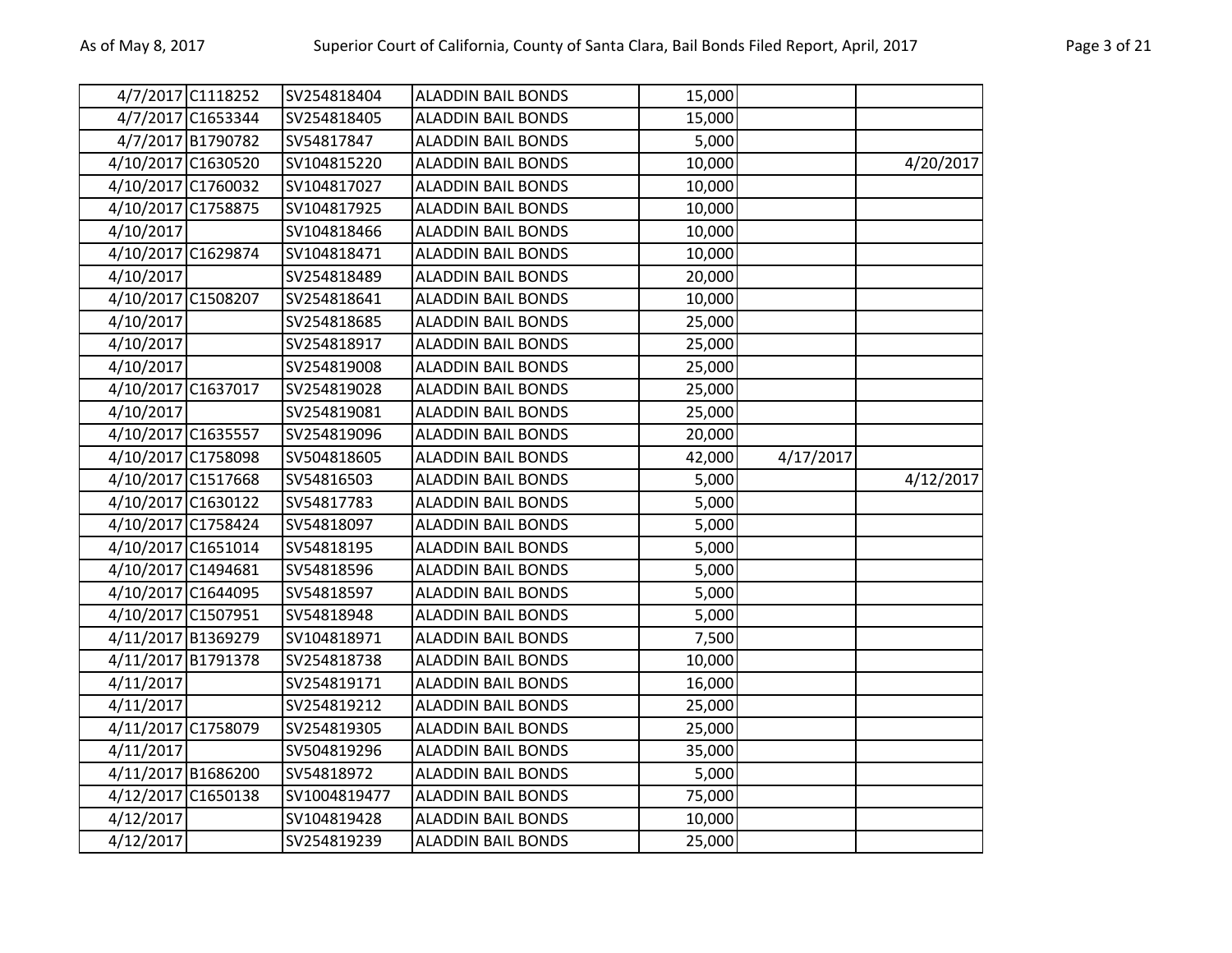| 4/12/2017          | SV254819364  | <b>ALADDIN BAIL BONDS</b> | 25,000  |           |  |
|--------------------|--------------|---------------------------|---------|-----------|--|
| 4/12/2017 C1638536 | SV254819374  | <b>ALADDIN BAIL BONDS</b> | 20,000  |           |  |
| 4/12/2017 B1475612 | SV504808047  | <b>ALADDIN BAIL BONDS</b> | 45,000  |           |  |
| 4/12/2017          | SV504818997  | <b>ALADDIN BAIL BONDS</b> | 40,000  |           |  |
| 4/12/2017 F1764164 | SV504819242  | <b>ALADDIN BAIL BONDS</b> | 50,000  |           |  |
| 4/12/2017 F1662547 | SV54818637   | <b>ALADDIN BAIL BONDS</b> | 5,000   |           |  |
| 4/12/2017 C1642474 | SV54819497   | <b>ALADDIN BAIL BONDS</b> | 5,000   |           |  |
| 4/13/2017 B1685557 | SV104819496  | <b>ALADDIN BAIL BONDS</b> | 10,000  |           |  |
| 4/13/2017 B1791676 | SV254819464  | <b>ALADDIN BAIL BONDS</b> | 15,000  |           |  |
| 4/13/2017          | SV254819546  | <b>ALADDIN BAIL BONDS</b> | 25,000  |           |  |
| 4/14/2017 FF827568 | SV104808672  | <b>ALADDIN BAIL BONDS</b> | 10,000  |           |  |
| 4/14/2017 C1761423 | SV1504819612 | <b>ALADDIN BAIL BONDS</b> | 150,000 |           |  |
| 4/14/2017 C1645594 | SV254816755  | <b>ALADDIN BAIL BONDS</b> | 15,000  | 5/2/2017  |  |
| 4/14/2017 C1754297 | SV254818240  | <b>ALADDIN BAIL BONDS</b> | 11,000  |           |  |
| 4/14/2017          | SV254819587  | <b>ALADDIN BAIL BONDS</b> | 20,000  |           |  |
| 4/14/2017 C1759155 | SV254819599  | <b>ALADDIN BAIL BONDS</b> | 10,000  |           |  |
| 4/14/2017 C1509820 | SV254819868  | <b>ALADDIN BAIL BONDS</b> | 15,000  |           |  |
| 4/14/2017 C1756277 | SV504819613  | <b>ALADDIN BAIL BONDS</b> | 50,000  |           |  |
| 4/14/2017 C1521463 | SV54818661   | <b>ALADDIN BAIL BONDS</b> | 5,000   |           |  |
| 4/14/2017 C1761608 | SV54819894   | <b>ALADDIN BAIL BONDS</b> | 1,000   | 4/14/2017 |  |
| 4/14/2017 C1755978 | SV54819912   | <b>ALADDIN BAIL BONDS</b> | 5,000   |           |  |
| 4/17/2017 C1647793 | SV104820104  | <b>ALADDIN BAIL BONDS</b> | 10,000  |           |  |
| 4/17/2017 C1759937 | SV104820170  | <b>ALADDIN BAIL BONDS</b> | 10,000  |           |  |
| 4/17/2017          | SV104820185  | <b>ALADDIN BAIL BONDS</b> | 10,000  |           |  |
| 4/17/2017          | SV104820194  | <b>ALADDIN BAIL BONDS</b> | 10,000  |           |  |
| 4/17/2017          | SV104820282  | <b>ALADDIN BAIL BONDS</b> | 10,000  |           |  |
| 4/17/2017          | SV254819766  | <b>ALADDIN BAIL BONDS</b> | 20,000  |           |  |
| 4/17/2017 B1791637 | SV254819835  | <b>ALADDIN BAIL BONDS</b> | 25,000  |           |  |
| 4/17/2017          | SV254820003  | <b>ALADDIN BAIL BONDS</b> | 15,000  |           |  |
| 4/17/2017          | SV254820147  | <b>ALADDIN BAIL BONDS</b> | 20,000  |           |  |
| 4/17/2017 C1758204 | SV254820171  | <b>ALADDIN BAIL BONDS</b> | 15,000  |           |  |
| 4/17/2017 C1497768 | SV254820195  | <b>ALADDIN BAIL BONDS</b> | 15,000  |           |  |
| 4/17/2017 C1653389 | SV254820235  | <b>ALADDIN BAIL BONDS</b> | 20,000  |           |  |
| 4/17/2017 C1363735 | SV254820281  | <b>ALADDIN BAIL BONDS</b> | 25,000  |           |  |
|                    |              |                           |         |           |  |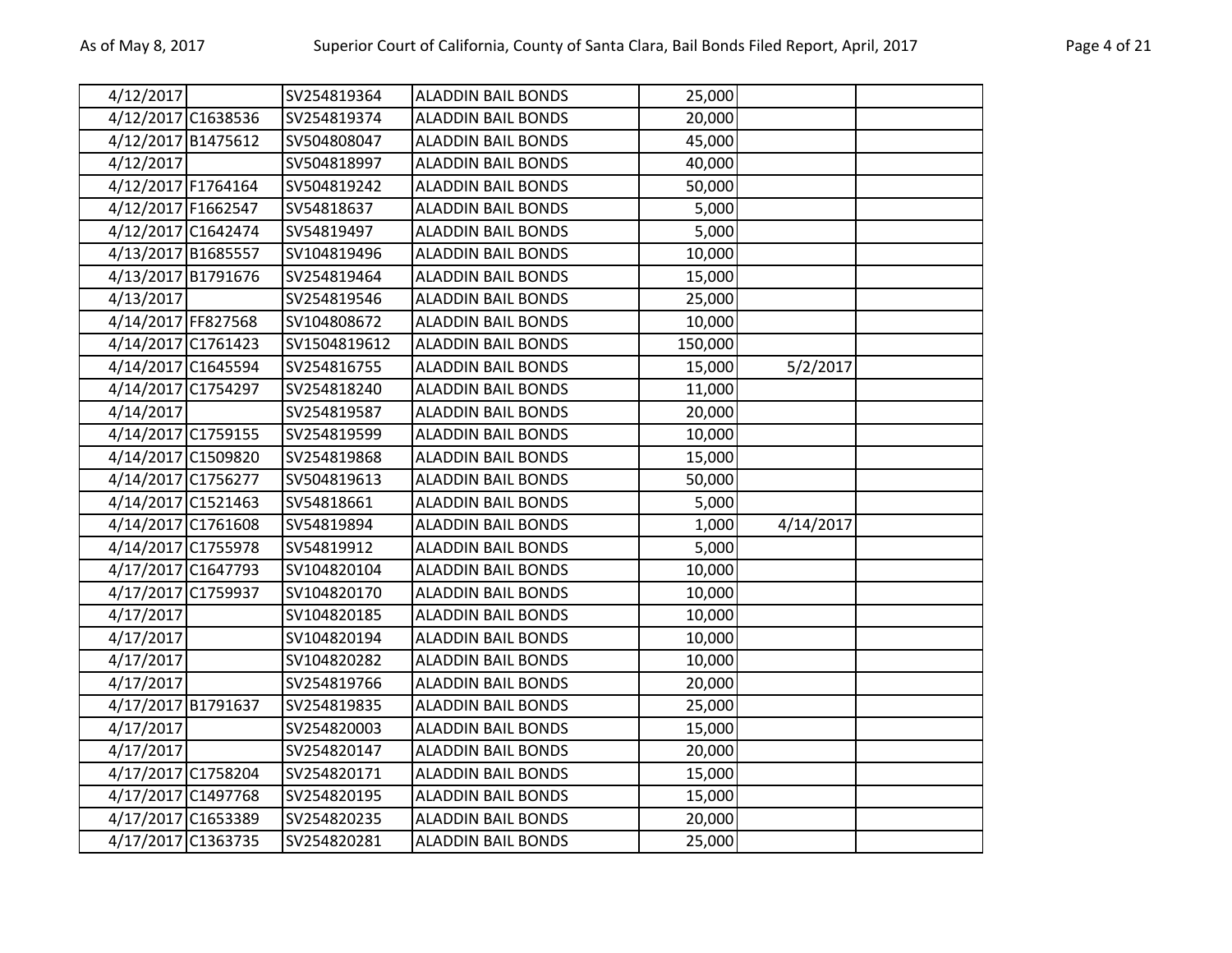|           | 4/17/2017 C1527823 | SV254820415  | <b>ALADDIN BAIL BONDS</b> | 25,000  |           |  |
|-----------|--------------------|--------------|---------------------------|---------|-----------|--|
| 4/17/2017 |                    | SV254820538  | <b>ALADDIN BAIL BONDS</b> | 21,000  |           |  |
| 4/17/2017 |                    | SV504794263  | <b>ALADDIN BAIL BONDS</b> | 25,000  |           |  |
|           | 4/17/2017 C1649971 | SV504820122  | <b>ALADDIN BAIL BONDS</b> | 10,000  |           |  |
|           | 4/17/2017 C1760381 | SV504820330  | <b>ALADDIN BAIL BONDS</b> | 36,000  |           |  |
| 4/17/2017 |                    | SV504820478  | <b>ALADDIN BAIL BONDS</b> | 40,000  |           |  |
|           | 4/17/2017 C1758866 | SV54820146   | <b>ALADDIN BAIL BONDS</b> | 5,000   |           |  |
|           | 4/17/2017 C1348197 | SV54820172   | <b>ALADDIN BAIL BONDS</b> | 5,000   |           |  |
|           | 4/17/2017 C1760317 | SV54820223   | <b>ALADDIN BAIL BONDS</b> | 5,000   |           |  |
|           | 4/17/2017 C1760697 | SV54820497   | <b>ALADDIN BAIL BONDS</b> | 5,000   |           |  |
| 4/17/2017 |                    | SV54820517   | <b>ALADDIN BAIL BONDS</b> | 5,000   |           |  |
| 4/18/2017 |                    | SV1004820820 | <b>ALADDIN BAIL BONDS</b> | 75,000  |           |  |
|           | 4/18/2017 C1759398 | SV104820825  | <b>ALADDIN BAIL BONDS</b> | 5,000   | 4/18/2017 |  |
|           | 4/18/2017 C1760053 | SV254820832  | <b>ALADDIN BAIL BONDS</b> | 15,000  |           |  |
| 4/18/2017 |                    | SV504820814  | <b>ALADDIN BAIL BONDS</b> | 50,000  |           |  |
|           | 4/18/2017 C1754656 | SV54820863   | <b>ALADDIN BAIL BONDS</b> | 2,000   | 5/4/2017  |  |
| 4/19/2017 |                    | SV104820499  | <b>ALADDIN BAIL BONDS</b> | 10,000  |           |  |
|           | 4/19/2017 C1631385 | SV104821038  | <b>ALADDIN BAIL BONDS</b> | 10,000  |           |  |
|           | 4/19/2017 F1662935 | SV254820597  | <b>ALADDIN BAIL BONDS</b> | 25,000  |           |  |
|           | 4/19/2017 C1520260 | SV254820993  | <b>ALADDIN BAIL BONDS</b> | 25,000  |           |  |
|           | 4/19/2017 F1764026 | SV54820079   | <b>ALADDIN BAIL BONDS</b> | 5,000   |           |  |
|           | 4/19/2017 F1763946 | SV54820762   | <b>ALADDIN BAIL BONDS</b> | 5,000   |           |  |
|           | 4/20/2017 C1761423 | SV1004820303 | <b>ALADDIN BAIL BONDS</b> | 75,000  |           |  |
|           | 4/20/2017 C1649205 | SV104818395  | <b>ALADDIN BAIL BONDS</b> | 5,000   |           |  |
|           | 4/20/2017 C1514127 | SV104820090  | <b>ALADDIN BAIL BONDS</b> | 7,000   |           |  |
| 4/20/2017 |                    | SV104820905  | <b>ALADDIN BAIL BONDS</b> | 10,000  |           |  |
|           | 4/20/2017 B1790749 | SV104820940  | <b>ALADDIN BAIL BONDS</b> | 10,000  |           |  |
|           | 4/20/2017 C1761829 | SV2504821256 | <b>ALADDIN BAIL BONDS</b> | 200,000 |           |  |
|           | 4/20/2017 B1686002 | SV254819671  | <b>ALADDIN BAIL BONDS</b> | 20,000  |           |  |
| 4/20/2017 |                    | SV254821181  | <b>ALADDIN BAIL BONDS</b> | 25,000  |           |  |
| 4/20/2017 |                    | SV254821193  | <b>ALADDIN BAIL BONDS</b> | 25,000  |           |  |
| 4/20/2017 |                    | SV254821223  | <b>ALADDIN BAIL BONDS</b> | 25,000  |           |  |
| 4/20/2017 |                    | SV254821228  | <b>ALADDIN BAIL BONDS</b> | 25,000  |           |  |
|           | 4/20/2017 C1758510 | SV54820052   | <b>ALADDIN BAIL BONDS</b> | 5,000   |           |  |
|           |                    |              |                           |         |           |  |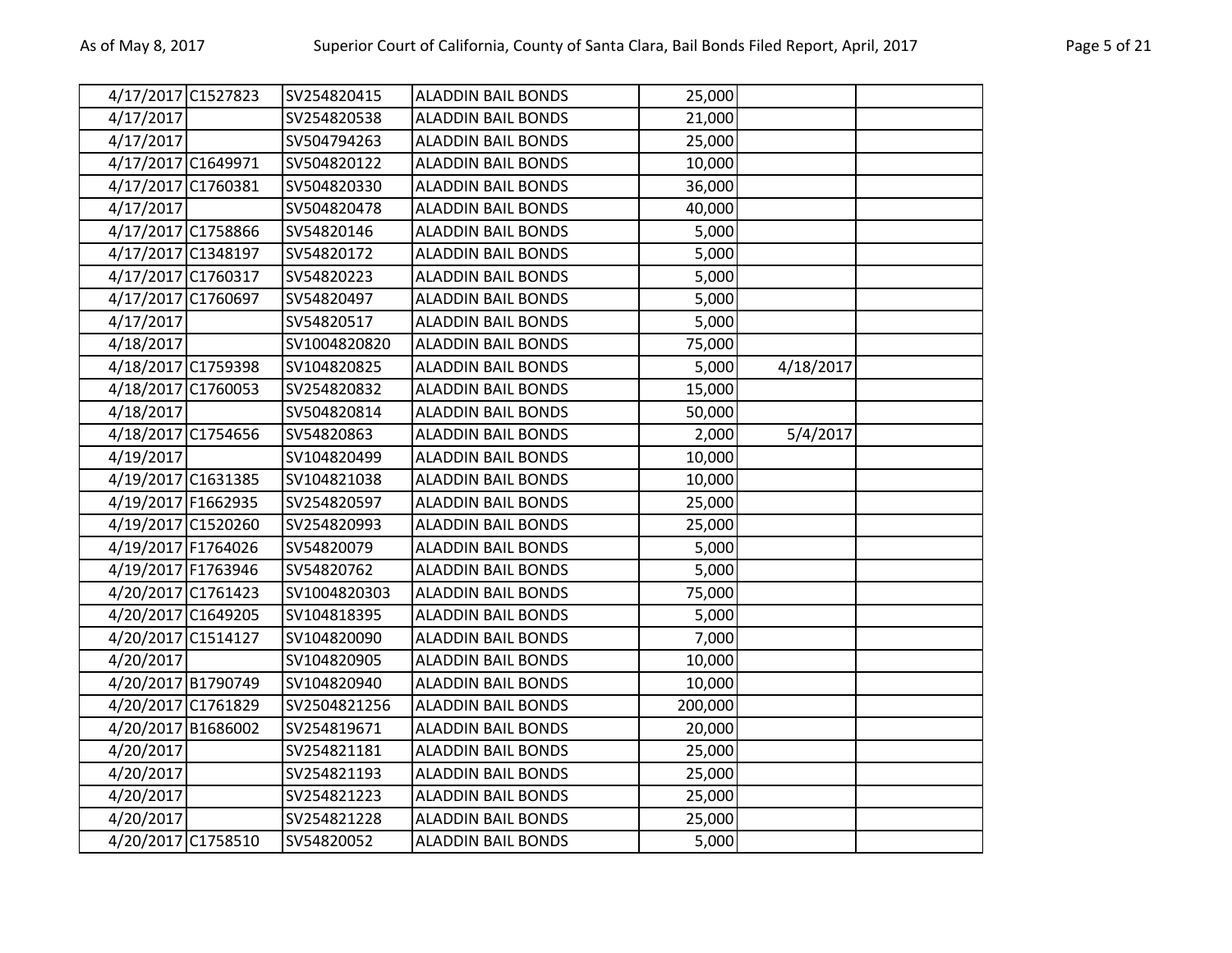| 4/20/2017 C1758510 | SV54820054   | <b>ALADDIN BAIL BONDS</b> | 5,000   |  |
|--------------------|--------------|---------------------------|---------|--|
| 4/21/2017          | SV1004821467 | <b>ALADDIN BAIL BONDS</b> | 60,000  |  |
| 4/21/2017 C1761077 | SV104820954  | <b>ALADDIN BAIL BONDS</b> | 10,000  |  |
| 4/21/2017 B1684775 | SV104821412  | <b>ALADDIN BAIL BONDS</b> | 10,000  |  |
| 4/21/2017 C1759132 | SV104821466  | <b>ALADDIN BAIL BONDS</b> | 5,000   |  |
| 4/21/2017 B1790478 | SV1504821321 | <b>ALADDIN BAIL BONDS</b> | 105,000 |  |
| 4/21/2017 C1755510 | SV254821273  | <b>ALADDIN BAIL BONDS</b> | 25,000  |  |
| 4/21/2017          | SV254821362  | <b>ALADDIN BAIL BONDS</b> | 25,000  |  |
| 4/21/2017          | SV254821452  | <b>ALADDIN BAIL BONDS</b> | 25,000  |  |
| 4/21/2017          | SV504821299  | <b>ALADDIN BAIL BONDS</b> | 36,000  |  |
| 4/21/2017 C1761877 | SV504821489  | <b>ALADDIN BAIL BONDS</b> | 50,000  |  |
| 4/21/2017 C1758869 | SV54820952   | <b>ALADDIN BAIL BONDS</b> | 5,000   |  |
| 4/21/2017 C1760011 | SV54821422   | <b>ALADDIN BAIL BONDS</b> | 5,000   |  |
| 4/21/2017 C1761618 | SV54821470   | <b>ALADDIN BAIL BONDS</b> | 5,000   |  |
| 4/24/2017          | SV104821786  | <b>ALADDIN BAIL BONDS</b> | 10,000  |  |
| 4/24/2017 C1525574 | SV104821828  | <b>ALADDIN BAIL BONDS</b> | 10,000  |  |
| 4/24/2017 C1650470 | SV104821900  | <b>ALADDIN BAIL BONDS</b> | 10,000  |  |
| 4/24/2017 B1790779 | SV254821557  | <b>ALADDIN BAIL BONDS</b> | 25,000  |  |
| 4/24/2017          | SV254821691  | <b>ALADDIN BAIL BONDS</b> | 15,000  |  |
| 4/24/2017          | SV254822009  | <b>ALADDIN BAIL BONDS</b> | 10,000  |  |
| 4/24/2017 C1759714 | SV254822145  | <b>ALADDIN BAIL BONDS</b> | 20,000  |  |
| 4/24/2017          | SV504821765  | <b>ALADDIN BAIL BONDS</b> | 40,000  |  |
| 4/24/2017          | SV504822060  | <b>ALADDIN BAIL BONDS</b> | 25,000  |  |
| 4/24/2017 C1759704 | SV54821446   | <b>ALADDIN BAIL BONDS</b> | 5,000   |  |
| 4/24/2017          | SV54821686   | <b>ALADDIN BAIL BONDS</b> | 5,000   |  |
| 4/24/2017 C1759956 | SV54821944   | <b>ALADDIN BAIL BONDS</b> | 5,000   |  |
| 4/25/2017 C1631843 | SV104822416  | <b>ALADDIN BAIL BONDS</b> | 10,000  |  |
| 4/25/2017 C1637189 | SV1504822441 | <b>ALADDIN BAIL BONDS</b> | 126,000 |  |
| 4/25/2017 B1685240 | SV254821231  | <b>ALADDIN BAIL BONDS</b> | 20,000  |  |
| 4/25/2017          | SV504822336  | <b>ALADDIN BAIL BONDS</b> | 25,000  |  |
| 4/25/2017 C1761832 | SV504822393  | <b>ALADDIN BAIL BONDS</b> | 45,000  |  |
| 4/26/2017 C1760437 | SV104821818  | <b>ALADDIN BAIL BONDS</b> | 6,000   |  |
| 4/26/2017 C1635293 | SV104821907  | <b>ALADDIN BAIL BONDS</b> | 10,000  |  |
| 4/26/2017 C1643115 | SV254818411  | <b>ALADDIN BAIL BONDS</b> | 25,000  |  |
|                    |              |                           |         |  |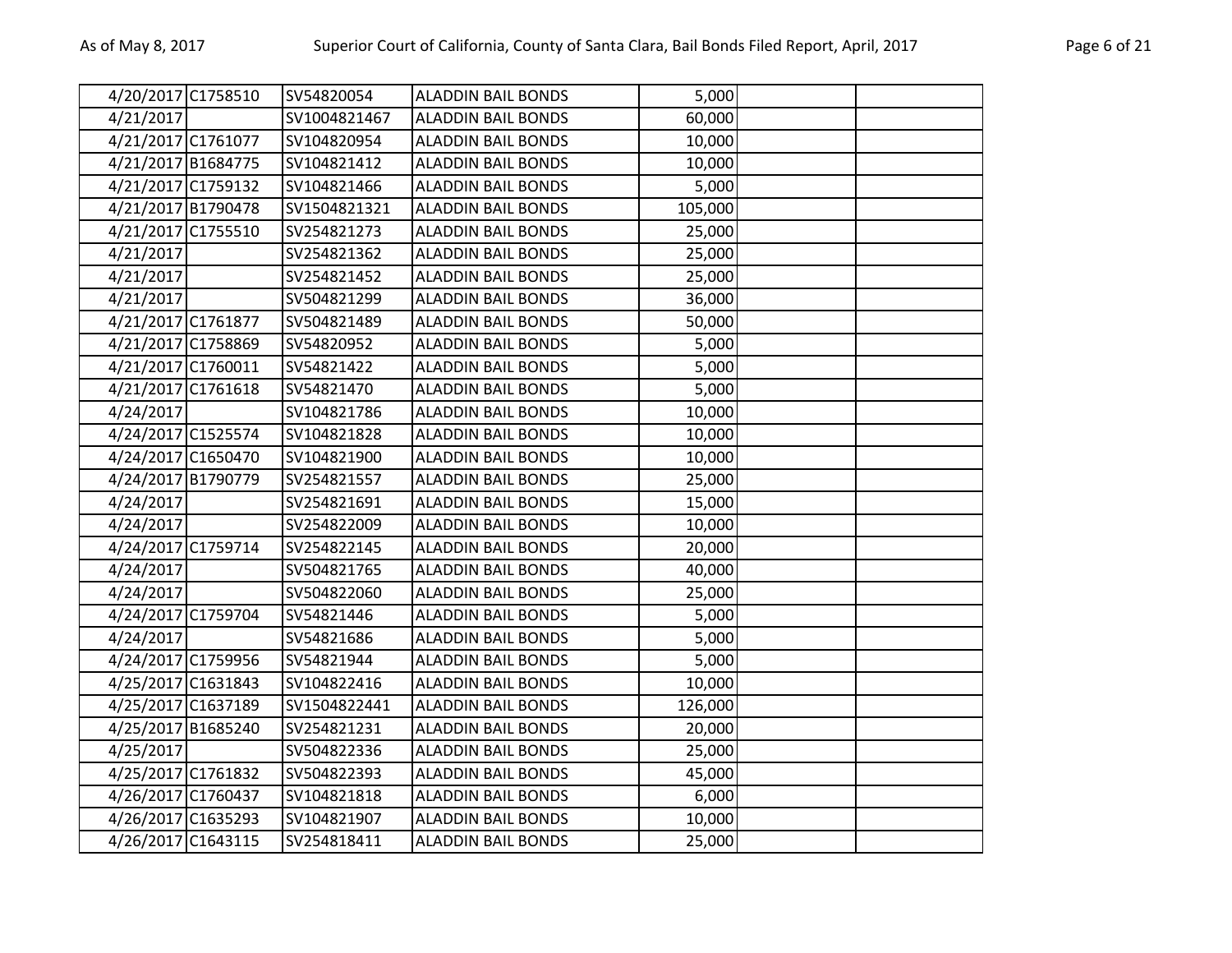| 4/26/2017 C1636367 |                   | SV254820139  | <b>ALADDIN BAIL BONDS</b>      | 25,000 |           |           |
|--------------------|-------------------|--------------|--------------------------------|--------|-----------|-----------|
| 4/26/2017 C1628226 |                   | SV504820141  | <b>ALADDIN BAIL BONDS</b>      | 35,000 |           |           |
| 4/26/2017 B1790761 |                   | SV54820386   | <b>ALADDIN BAIL BONDS</b>      | 5,000  |           |           |
| 4/26/2017 C1506261 |                   | SV54821598   | <b>ALADDIN BAIL BONDS</b>      | 5,000  |           |           |
| 4/26/2017          |                   | SV54822469   | <b>ALADDIN BAIL BONDS</b>      | 5,000  |           |           |
| 4/26/2017 C1639993 |                   | SV54822669   | <b>ALADDIN BAIL BONDS</b>      | 5,000  |           |           |
| 4/27/2017 C1757639 |                   | SV1004822786 | <b>ALADDIN BAIL BONDS</b>      | 90,000 |           |           |
| 4/27/2017          |                   | SV254822747  | <b>ALADDIN BAIL BONDS</b>      | 25,000 |           |           |
| 4/28/2017          |                   | SV104822956  | <b>ALADDIN BAIL BONDS</b>      | 10,000 |           |           |
| 4/28/2017 C1653538 |                   | SV254823018  | <b>ALADDIN BAIL BONDS</b>      | 25,000 |           |           |
| 4/28/2017 C1353765 |                   | SV254823101  | <b>ALADDIN BAIL BONDS</b>      | 15,000 |           |           |
| 4/28/2017          |                   | SV504822912  | <b>ALADDIN BAIL BONDS</b>      | 50,000 |           |           |
| 4/28/2017 C1759766 |                   | SV504823044  | <b>ALADDIN BAIL BONDS</b>      | 36,000 |           |           |
| 4/28/2017 C1762367 |                   | SV504823139  | <b>ALADDIN BAIL BONDS</b>      | 25,000 |           |           |
| 4/26/2017          |                   | AS51121931   | ALICE CORTEZ BAIL BONDS        | 5,000  |           |           |
| 4/3/2017           |                   |              | 5113572421 ALL PRO BAIL BONDS  | 5,000  |           |           |
| 4/3/2017           |                   |              | 5113572463 ALL PRO BAIL BONDS  | 10,000 |           |           |
|                    | 4/3/2017 C1647424 |              | 5113572504 ALL PRO BAIL BONDS  | 11,000 |           |           |
| 4/3/2017           |                   |              | 5113572744 ALL PRO BAIL BONDS  | 5,000  |           |           |
| 4/3/2017           |                   |              | 5272898176 ALL PRO BAIL BONDS  | 12,000 |           |           |
| 4/3/2017           |                   |              | 5272923225 ALL PRO BAIL BONDS  | 25,000 |           |           |
| 4/3/2017           |                   |              | 5272931947 ALL PRO BAIL BONDS  | 16,000 |           |           |
|                    | 4/3/2017 C1760591 |              | 5551775761 ALL PRO BAIL BONDS  | 40,000 | 4/19/2017 |           |
|                    | 4/3/2017 C1758078 |              | 51135725757 ALL PRO BAIL BONDS | 10,000 |           |           |
|                    | 4/4/2017 C1643476 |              | 5113544453 ALL PRO BAIL BONDS  | 5,000  |           |           |
|                    | 4/4/2017 F1453781 |              | 5113572447 ALL PRO BAIL BONDS  | 5,000  |           | 4/25/2017 |
| 4/4/2017           |                   |              | 5113572731 ALL PRO BAIL BONDS  | 5,000  |           |           |
| 4/4/2017           |                   |              | 5551764910 ALL PRO BAIL BONDS  | 45,000 |           |           |
|                    | 4/4/2017 C1643853 |              | 5551775956 ALL PRO BAIL BONDS  | 55,000 | 4/14/2017 |           |
|                    | 4/5/2017 C1757949 |              | 5113572476 ALL PRO BAIL BONDS  | 6,000  |           |           |
|                    | 4/5/2017 C1757569 |              | 5113572492 ALL PRO BAIL BONDS  | 10,000 | 5/1/2017  |           |
|                    | 4/5/2017 C1758440 |              | 5113572520 ALL PRO BAIL BONDS  | 5,000  |           |           |
|                    | 4/5/2017 C1513204 |              | 5113572645 ALL PRO BAIL BONDS  | 10,000 |           | 4/13/2017 |
| 4/5/2017           |                   |              | 5551731046 ALL PRO BAIL BONDS  | 42,000 |           |           |
|                    |                   |              |                                |        |           |           |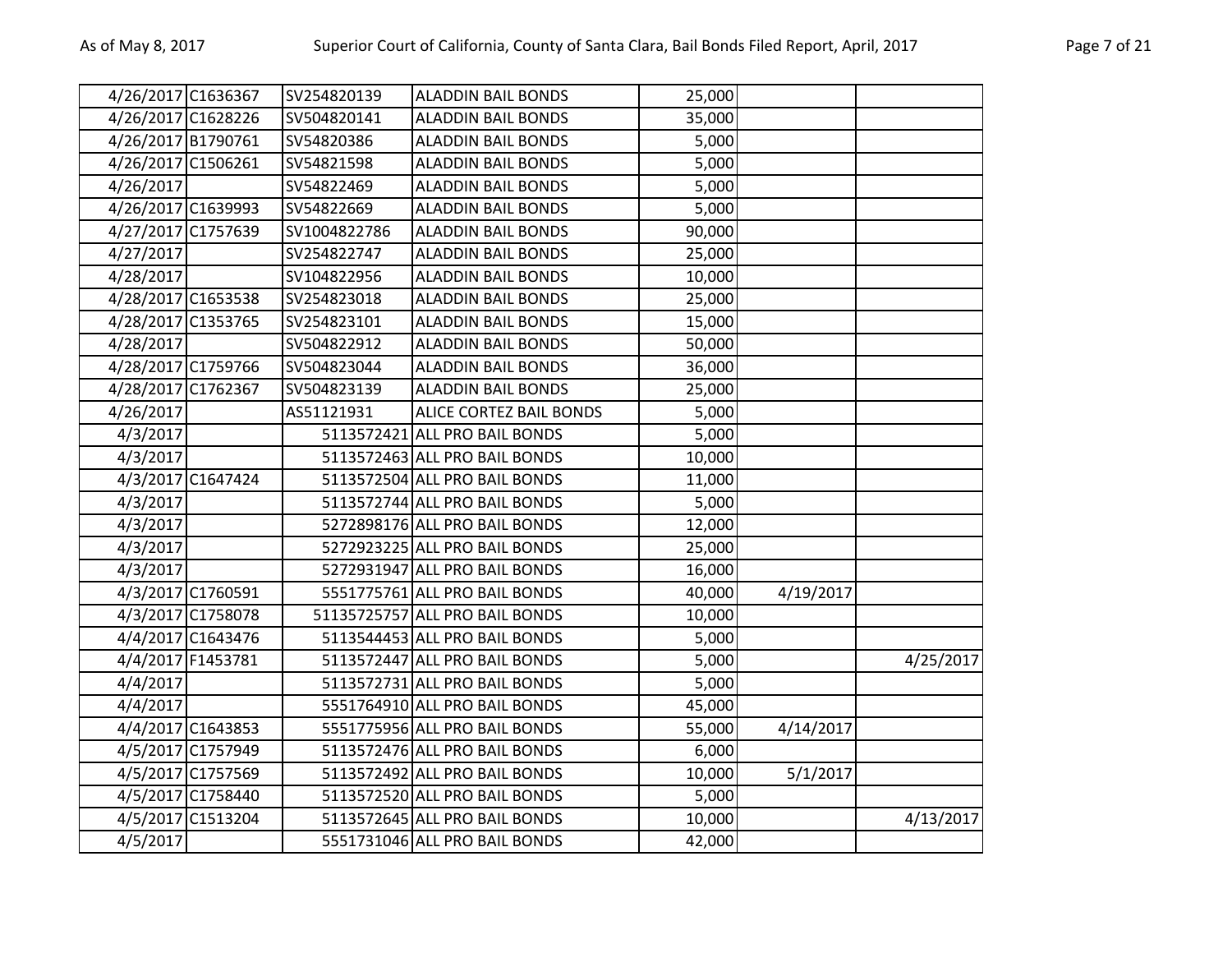| 4/6/2017           |                    | 5113572658 ALL PRO BAIL BONDS | 11,000 |           |           |
|--------------------|--------------------|-------------------------------|--------|-----------|-----------|
|                    | 4/6/2017 C1760078  | 5113572674 ALL PRO BAIL BONDS | 10,000 | 4/12/2017 |           |
|                    | 4/7/2017 F1763740  | 5113572629 ALL PRO BAIL BONDS | 5,000  |           |           |
|                    | 4/7/2017 F1764144  | 5113572728 ALL PRO BAIL BONDS | 6,000  |           |           |
|                    | 4/7/2017 C1651685  | 5272923267 ALL PRO BAIL BONDS | 10,000 |           |           |
|                    | 4/7/2017 C1628664  | 5272923270 ALL PRO BAIL BONDS | 10,000 |           | 4/14/2017 |
|                    | 4/7/2017 C1757909  | 5551764965 ALL PRO BAIL BONDS | 30,000 |           |           |
| 4/10/2017 C1650459 |                    | 5113572517 ALL PRO BAIL BONDS | 3,000  | 4/10/2017 |           |
|                    | 4/10/2017 C1649785 | 5272891461 ALL PRO BAIL BONDS | 20,000 |           |           |
| 4/10/2017 C1761027 |                    | 5272923254 ALL PRO BAIL BONDS | 25,000 | 4/10/2017 |           |
| 4/10/2017 C1645260 |                    | 5272923296 ALL PRO BAIL BONDS | 5,000  |           |           |
| 4/10/2017 C1756903 |                    | 5272923337 ALL PRO BAIL BONDS | 25,000 | 4/10/2017 |           |
| 4/10/2017          |                    | 5272923340 ALL PRO BAIL BONDS | 10,000 |           |           |
| 4/10/2017 C1645303 |                    | 5272923353 ALL PRO BAIL BONDS | 5,000  |           |           |
| 4/10/2017 C1758203 |                    | 5551778944 ALL PRO BAIL BONDS | 50,000 |           |           |
|                    | 4/11/2017 B1790274 | 5113572591 ALL PRO BAIL BONDS | 5,000  |           |           |
| 4/11/2017 B1790414 |                    | 5113572773 ALL PRO BAIL BONDS | 5,000  |           |           |
|                    | 4/11/2017 C1757907 | 5113572799 ALL PRO BAIL BONDS | 10,000 |           |           |
| 4/11/2017          |                    | 5551764949 ALL PRO BAIL BONDS | 25,000 |           |           |
| 4/12/2017 C1758585 |                    | 5272923308 ALL PRO BAIL BONDS | 5,000  |           |           |
| 4/12/2017 C1511878 |                    | 5272923311 ALL PRO BAIL BONDS | 20,000 |           |           |
| 4/12/2017          |                    | 5272923366 ALL PRO BAIL BONDS | 25,000 |           |           |
| 4/12/2017 C1758739 |                    | 5272923379 ALL PRO BAIL BONDS | 5,000  |           |           |
| 4/12/2017          |                    | 5551764923 ALL PRO BAIL BONDS | 50,000 |           |           |
| 4/12/2017 C1758700 |                    | 5551770500 ALL PRO BAIL BONDS | 50,000 |           |           |
| 4/13/2017 B1689289 |                    | 5113572760 ALL PRO BAIL BONDS | 5,000  |           |           |
| 4/14/2017          |                    | 5113572786 ALL PRO BAIL BONDS | 10,000 |           |           |
| 4/14/2017          |                    | 5113572814 ALL PRO BAIL BONDS | 11,000 |           |           |
| 4/14/2017 C1516682 |                    | 5272923324 ALL PRO BAIL BONDS | 10,000 |           |           |
|                    | 4/14/2017 C1758780 | 5272923382 ALL PRO BAIL BONDS | 15,000 |           |           |
| 4/14/2017          |                    | 5272923395 ALL PRO BAIL BONDS | 25,000 |           |           |
| 4/14/2017 C1758766 |                    | 5272923436 ALL PRO BAIL BONDS | 25,000 |           |           |
| 4/14/2017          |                    | 5272923452 ALL PRO BAIL BONDS | 26,000 |           |           |
| 4/14/2017 C1526429 |                    | 5272924954 ALL PRO BAIL BONDS | 15,000 | 5/1/2017  |           |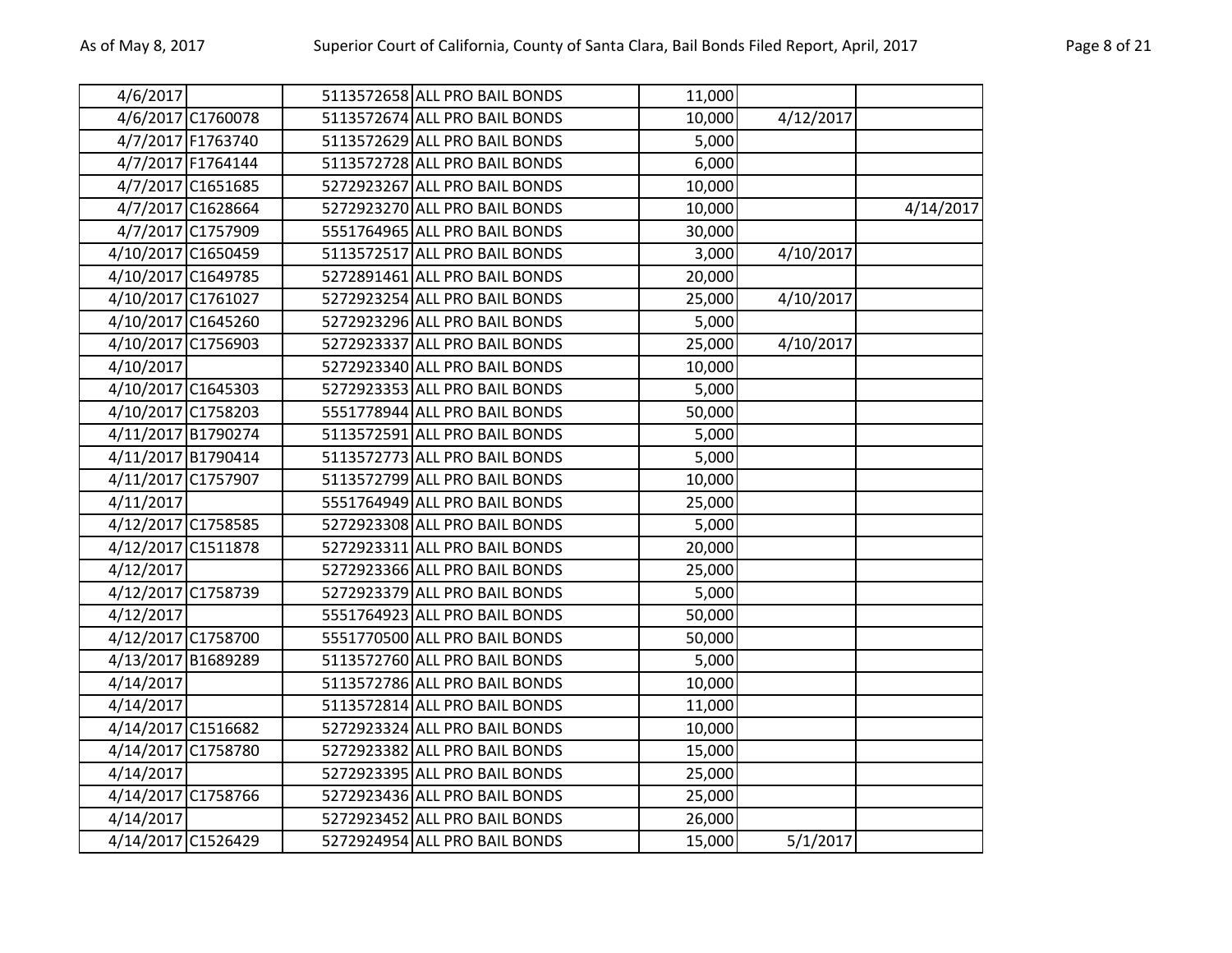| 4/17/2017 C1759128 |  | 5113572827 ALL PRO BAIL BONDS | 10,000 |          |           |
|--------------------|--|-------------------------------|--------|----------|-----------|
| 4/17/2017          |  | 5113572843 ALL PRO BAIL BONDS | 5,000  |          |           |
| 4/17/2017          |  | 5113572856 ALL PRO BAIL BONDS | 10,000 |          |           |
| 4/17/2017          |  | 5113572869 ALL PRO BAIL BONDS | 11,000 |          |           |
| 4/17/2017 C1759009 |  | 5113572872 ALL PRO BAIL BONDS | 5,000  |          |           |
| 4/17/2017 C1761464 |  | 5113572885 ALL PRO BAIL BONDS | 2,000  |          |           |
| 4/17/2017 C1651518 |  | 5272923449 ALL PRO BAIL BONDS | 20,000 | 5/4/2017 |           |
| 4/17/2017 C1756262 |  | 5272923465 ALL PRO BAIL BONDS | 15,000 |          |           |
| 4/17/2017          |  | 5272923481 ALL PRO BAIL BONDS | 21,000 |          |           |
| 4/17/2017 C1756763 |  | 5272923494 ALL PRO BAIL BONDS | 10,000 |          |           |
| 4/17/2017 C1756526 |  | 5272923506 ALL PRO BAIL BONDS | 12,000 |          |           |
| 4/17/2017 C1756002 |  | 5272923519 ALL PRO BAIL BONDS | 5,000  |          | 4/24/2017 |
| 4/17/2017          |  | 5272923618 ALL PRO BAIL BONDS | 15,000 |          |           |
| 4/17/2017          |  | 5272923647 ALL PRO BAIL BONDS | 5,000  |          |           |
| 4/17/2017          |  | 5272923650 ALL PRO BAIL BONDS | 25,000 |          |           |
| 4/17/2017 C1646966 |  | 5551775646 ALL PRO BAIL BONDS | 20,000 |          |           |
| 4/18/2017 C1631074 |  | 5113572830 ALL PRO BAIL BONDS | 5,000  |          |           |
| 4/18/2017 C1647241 |  | 5272923580 ALL PRO BAIL BONDS | 20,000 |          |           |
| 4/18/2017 C1760429 |  | 5551775802 ALL PRO BAIL BONDS | 40,000 |          | 4/24/2017 |
| 4/18/2017 C1760353 |  | 5551775831 ALL PRO BAIL BONDS | 50,000 |          |           |
| 4/19/2017          |  | 5272923423 ALL PRO BAIL BONDS | 22,000 |          |           |
| 4/19/2017 F1764209 |  | 5272923564 ALL PRO BAIL BONDS | 22,000 |          |           |
| 4/19/2017 C1637165 |  | 5272923577 ALL PRO BAIL BONDS | 10,000 |          |           |
| 4/19/2017 C1760460 |  | 5272923605 ALL PRO BAIL BONDS | 10,000 |          |           |
| 4/19/2017          |  | 5551790489 ALL PRO BAIL BONDS | 10,000 |          |           |
| 4/20/2017 B1687412 |  | 5113574300 ALL PRO BAIL BONDS | 8,000  |          |           |
| 4/20/2017 BB940496 |  | 5272889697 ALL PRO BAIL BONDS | 25,000 |          |           |
| 4/20/2017          |  | 5272923621 ALL PRO BAIL BONDS | 11,000 |          |           |
| 4/20/2017          |  | 5551790476 ALL PRO BAIL BONDS | 36,000 |          |           |
| 4/20/2017          |  | 5551790520 ALL PRO BAIL BONDS | 10,000 |          |           |
| 4/20/2017 C1522467 |  | 5551790533 ALL PRO BAIL BONDS | 20,000 |          |           |
| 4/21/2017 C1759855 |  | 5551775828 ALL PRO BAIL BONDS | 6,000  |          |           |
| 4/21/2017 B1472721 |  | 5551775857 ALL PRO BAIL BONDS | 5,000  |          |           |
| 4/21/2017 C1761867 |  | 5551775873 ALL PRO BAIL BONDS | 37,000 |          |           |
|                    |  |                               |        |          |           |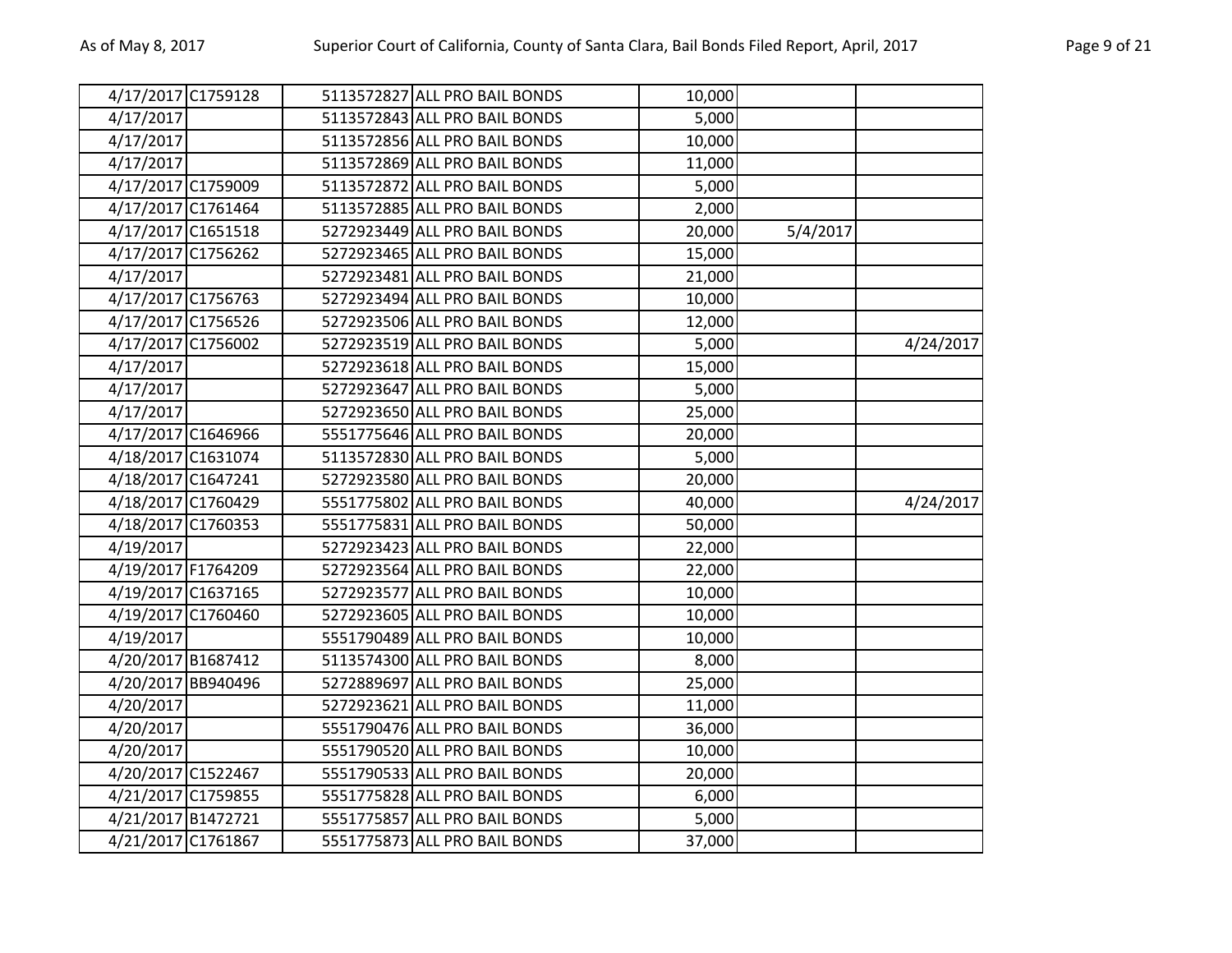| 4/21/2017 C1523246 |             | 5551790559 ALL PRO BAIL BONDS | 40,000  |  |
|--------------------|-------------|-------------------------------|---------|--|
| 4/24/2017 C1648622 |             | 5113608902 ALL PRO BAIL BONDS | 5,000   |  |
| 4/24/2017 C1631574 |             | 5113608915 ALL PRO BAIL BONDS | 6,000   |  |
| 4/24/2017 C1633948 |             | 5113608928 ALL PRO BAIL BONDS | 6,000   |  |
| 4/24/2017 C1633303 |             | 5113608931 ALL PRO BAIL BONDS | 6,000   |  |
| 4/24/2017 C1651894 |             | 5113608944 ALL PRO BAIL BONDS | 6,000   |  |
| 4/24/2017 C1633951 |             | 5113608957 ALL PRO BAIL BONDS | 6,000   |  |
| 4/24/2017          |             | 5272955460 ALL PRO BAIL BONDS | 20,000  |  |
| 4/24/2017          |             | 5272955473 ALL PRO BAIL BONDS | 15,000  |  |
| 4/24/2017 C1497716 |             | 5272955499 ALL PRO BAIL BONDS | 25,000  |  |
| 4/24/2017          |             | 5272955642 ALL PRO BAIL BONDS | 26,000  |  |
| 4/24/2017 B1791703 |             | 5551775860 ALL PRO BAIL BONDS | 50,000  |  |
| 4/24/2017          |             | 5551775899 ALL PRO BAIL BONDS | 35,000  |  |
| 4/24/2017 C1760037 |             | 5551775943 ALL PRO BAIL BONDS | 15,000  |  |
| 4/24/2017 C1759536 |             | 5551790562 ALL PRO BAIL BONDS | 5,000   |  |
| 4/24/2017          |             | 5551790575 ALL PRO BAIL BONDS | 5,000   |  |
| 4/24/2017          |             | 5551812457 ALL PRO BAIL BONDS | 40,000  |  |
| 4/25/2017 C1759819 |             | 5113608887 ALL PRO BAIL BONDS | 5,000   |  |
| 4/25/2017 C1647653 |             | 5272955486 ALL PRO BAIL BONDS | 25,000  |  |
| 4/25/2017 F1763414 |             | 5272955837 ALL PRO BAIL BONDS | 15,000  |  |
| 4/25/2017 C1630895 |             | 5551775901 ALL PRO BAIL BONDS | 50,000  |  |
| 4/26/2017 C1653441 |             | 5105685515 ALL PRO BAIL BONDS | 60,000  |  |
| 4/26/2017 C1758205 |             | 5113608890 ALL PRO BAIL BONDS | 5,000   |  |
| 4/26/2017 B1791743 |             | 5113609107 ALL PRO BAIL BONDS | 10,000  |  |
| 4/26/2017 C1760722 |             | 5250104080 ALL PRO BAIL BONDS | 240,000 |  |
| 4/26/2017 C1759948 |             | 5272955457 ALL PRO BAIL BONDS | 15,000  |  |
| 4/26/2017 C1759128 |             | 5551790546 ALL PRO BAIL BONDS | 35,000  |  |
| 4/27/2017 C1653382 |             | 5113609082 ALL PRO BAIL BONDS | 5,000   |  |
| 4/27/2017          |             | 5272955626 ALL PRO BAIL BONDS | 15,000  |  |
| 4/27/2017 C1759636 |             | 5551775914 ALL PRO BAIL BONDS | 45,000  |  |
| 4/28/2017 C1762119 |             | 5113609095 ALL PRO BAIL BONDS | 5,000   |  |
| 4/3/2017           | IS50K124138 | <b>AMIGO BAIL BONDS</b>       | 25,000  |  |
| 4/4/2017           | IS30K202111 | <b>AMIGO BAIL BONDS</b>       | 25,000  |  |
| 4/26/2017 C1647392 | IS30K202113 | <b>AMIGO BAIL BONDS</b>       | 10,000  |  |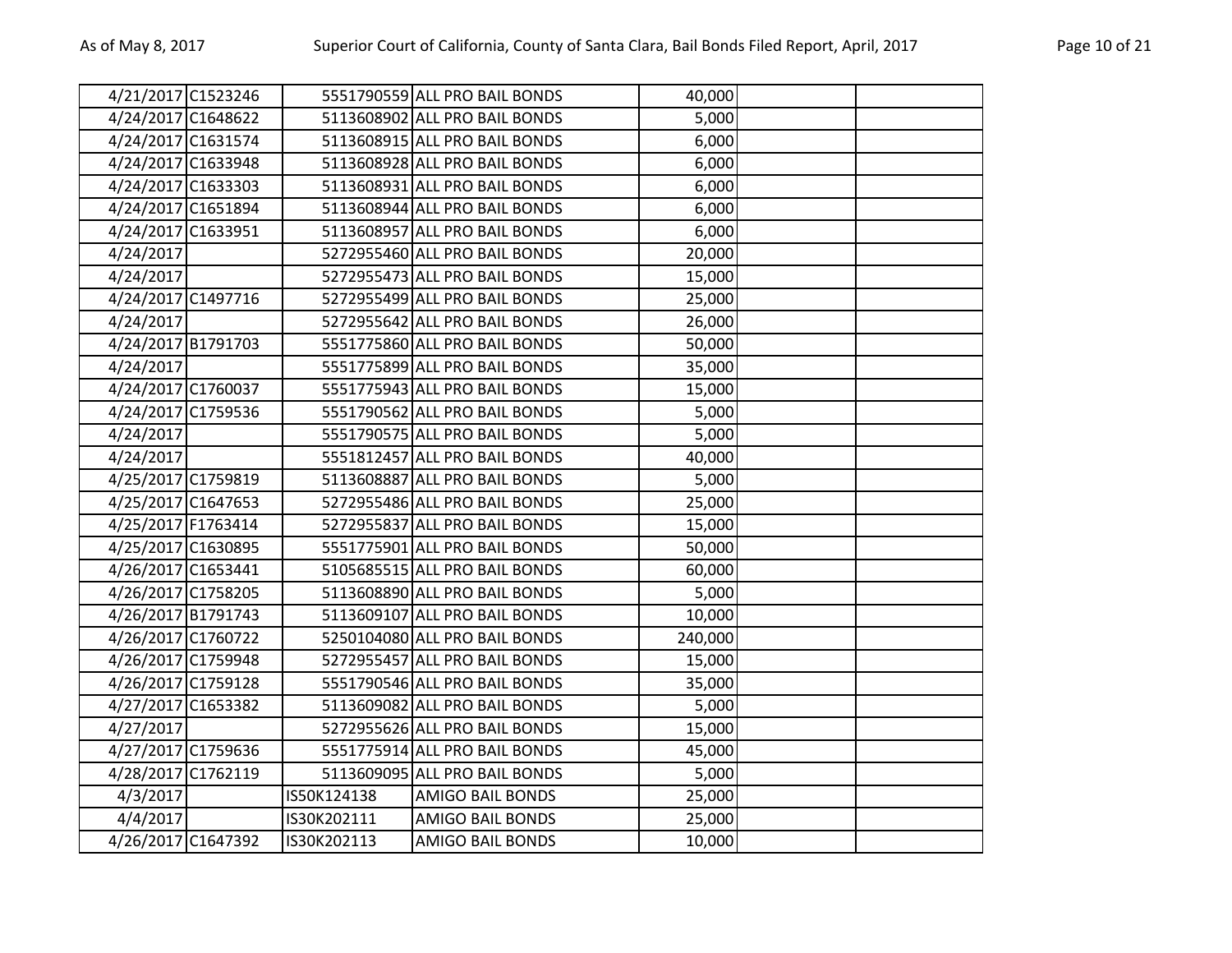| 4/26/2017 C1522422 |                   | IS50K125272 | AMIGO BAIL BONDS                  | 5,000  |           |          |
|--------------------|-------------------|-------------|-----------------------------------|--------|-----------|----------|
| 4/27/2017 C1759007 |                   | IS30K202112 | <b>AMIGO BAIL BONDS</b>           | 25,000 |           |          |
|                    | 4/3/2017 C1760129 |             | 5272930685 ANGEL LOPEZ BAIL BONDS | 16,000 |           |          |
|                    | 4/4/2017 F1661414 |             | 5551723874 ANGEL LOPEZ BAIL BONDS | 25,000 | 4/28/2017 |          |
| 4/12/2017 F1660228 |                   |             | 5272937923 ANGEL LOPEZ BAIL BONDS | 15,000 |           |          |
| 4/17/2017          |                   |             | 5113513538 ANGEL LOPEZ BAIL BONDS | 10,000 |           |          |
| 4/17/2017          |                   |             | 5272937910 ANGEL LOPEZ BAIL BONDS | 21,500 |           |          |
| 4/24/2017          |                   |             | 5113488690 ANGEL LOPEZ BAIL BONDS | 10,000 |           |          |
|                    | 4/3/2017 C1760581 | T1050609350 | <b>BAD BOYS BAIL BONDS</b>        | 10,000 | 4/13/2017 |          |
|                    | 4/3/2017 C1758597 | T1050609352 | <b>BAD BOYS BAIL BONDS</b>        | 10,000 |           |          |
|                    | 4/3/2017 B1686022 | T2550608199 | <b>BAD BOYS BAIL BONDS</b>        | 25,000 |           |          |
| 4/3/2017           |                   | T2550609021 | <b>BAD BOYS BAIL BONDS</b>        | 25,000 |           |          |
| 4/3/2017           |                   | T2550609723 | <b>BAD BOYS BAIL BONDS</b>        | 25,000 |           |          |
| 4/3/2017           |                   | T2550609724 | <b>BAD BOYS BAIL BONDS</b>        | 25,000 |           |          |
| 4/3/2017           |                   | T2550609725 | <b>BAD BOYS BAIL BONDS</b>        | 15,000 |           |          |
|                    | 4/3/2017 B1688197 | T5050608219 | <b>BAD BOYS BAIL BONDS</b>        | 30,000 |           | 5/3/2017 |
| 4/3/2017           |                   | T5050609037 | <b>BAD BOYS BAIL BONDS</b>        | 25,000 |           |          |
|                    | 4/3/2017 C1651613 | T550609342  | <b>BAD BOYS BAIL BONDS</b>        | 5,000  | 5/1/2017  |          |
|                    | 4/3/2017 C1758431 | T550609702  | <b>BAD BOYS BAIL BONDS</b>        | 5,000  |           |          |
|                    | 4/3/2017 C1760555 | T7550604263 | <b>BAD BOYS BAIL BONDS</b>        | 75,000 |           |          |
|                    | 4/4/2017 C1757311 | T2550608553 | <b>BAD BOYS BAIL BONDS</b>        | 20,000 |           |          |
| 4/4/2017           |                   | T2550609370 | <b>BAD BOYS BAIL BONDS</b>        | 25,000 |           |          |
|                    | 4/4/2017 C1760321 | T550609703  | <b>BAD BOYS BAIL BONDS</b>        | 5,000  |           |          |
|                    | 4/5/2017 C1634284 | T1050606625 | <b>BAD BOYS BAIL BONDS</b>        | 5,000  |           |          |
|                    | 4/5/2017 C1758723 | T2550609369 | <b>BAD BOYS BAIL BONDS</b>        | 25,000 |           |          |
|                    | 4/5/2017 C1758067 | T2550609726 | <b>BAD BOYS BAIL BONDS</b>        | 11,000 |           |          |
|                    | 4/5/2017 C1758849 | T5050609038 | <b>BAD BOYS BAIL BONDS</b>        | 20,000 | 4/18/2017 |          |
|                    | 4/5/2017 C1754257 | T550609701  | <b>BAD BOYS BAIL BONDS</b>        | 5,000  |           |          |
|                    | 4/6/2017 C1758059 | T505060934  | <b>BAD BOYS BAIL BONDS</b>        | 50,000 |           |          |
|                    | 4/6/2017 C1503522 | T550609345  | <b>BAD BOYS BAIL BONDS</b>        | 5,000  |           |          |
|                    | 4/7/2017 C1759371 | T1050612530 | <b>BAD BOYS BAIL BONDS</b>        | 10,000 | 4/17/2017 |          |
| 4/7/2017           |                   | T2550608554 | <b>BAD BOYS BAIL BONDS</b>        | 20,000 |           |          |
| 4/10/2017 C1240026 |                   | T1050597704 | <b>BAD BOYS BAIL BONDS</b>        | 10,000 |           |          |
| 4/10/2017 C1756782 |                   | T1050610001 | <b>BAD BOYS BAIL BONDS</b>        | 5,000  |           |          |
|                    |                   |             |                                   |        |           |          |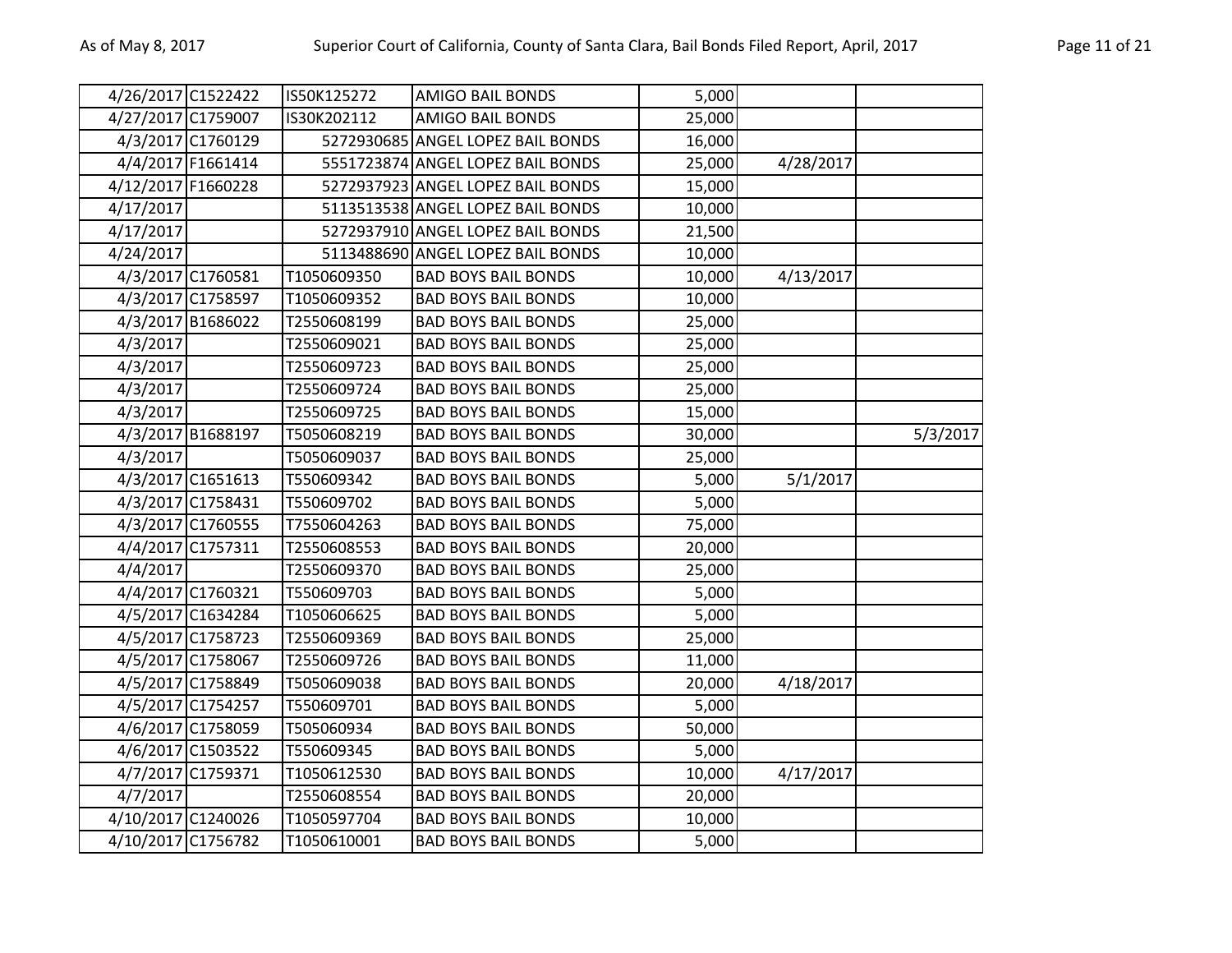| 4/10/2017          | T2550608557  | <b>BAD BOYS BAIL BONDS</b> | 20,000  |  |
|--------------------|--------------|----------------------------|---------|--|
| 4/10/2017          | T2550610025  | <b>BAD BOYS BAIL BONDS</b> | 20,000  |  |
| 4/10/2017          | T2550610696  | <b>BAD BOYS BAIL BONDS</b> | 25,000  |  |
| 4/10/2017 C1755390 | T2550612537  | <b>BAD BOYS BAIL BONDS</b> | 25,000  |  |
| 4/10/2017          | T2550612539  | <b>BAD BOYS BAIL BONDS</b> | 25,000  |  |
| 4/10/2017          | T5050610031  | <b>BAD BOYS BAIL BONDS</b> | 50,000  |  |
| 4/10/2017 C1652894 | T550609344   | <b>BAD BOYS BAIL BONDS</b> | 5,000   |  |
| 4/10/2017 C1637127 | T550610689   | <b>BAD BOYS BAIL BONDS</b> | 5,000   |  |
| 4/11/2017 C1759439 | T1050609711  | <b>BAD BOYS BAIL BONDS</b> | 6,000   |  |
| 4/11/2017          | T1050610004  | <b>BAD BOYS BAIL BONDS</b> | 10,000  |  |
| 4/11/2017 B1582995 | T2550597716  | <b>BAD BOYS BAIL BONDS</b> | 25,000  |  |
| 4/11/2017          | T2550612540  | <b>BAD BOYS BAIL BONDS</b> | 15,000  |  |
| 4/11/2017 C1653039 | T550610688   | <b>BAD BOYS BAIL BONDS</b> | 3,000   |  |
| 4/12/2017 C1759057 | T1050606622  | <b>BAD BOYS BAIL BONDS</b> | 10,000  |  |
| 4/12/2017 C1759005 | T1050609708  | <b>BAD BOYS BAIL BONDS</b> | 6,000   |  |
| 4/12/2017 C1758463 | T1050610002  | <b>BAD BOYS BAIL BONDS</b> | 10,000  |  |
| 4/12/2017 F1763246 | T1050610003  | <b>BAD BOYS BAIL BONDS</b> | 10,000  |  |
| 4/12/2017 C1237505 | T1050612836  | <b>BAD BOYS BAIL BONDS</b> | 7,000   |  |
| 4/12/2017 C1237505 | T1050612839  | <b>BAD BOYS BAIL BONDS</b> | 7,000   |  |
| 4/12/2017 C1758752 | T2550610027  | <b>BAD BOYS BAIL BONDS</b> | 25,000  |  |
| 4/12/2017          | T2550612538  | <b>BAD BOYS BAIL BONDS</b> | 10,000  |  |
| 4/12/2017          | T2550612860  | <b>BAD BOYS BAIL BONDS</b> | 15,000  |  |
| 4/12/2017          | T2550612861  | <b>BAD BOYS BAIL BONDS</b> | 15,000  |  |
| 4/12/2017 F1764158 | T5050610029  | <b>BAD BOYS BAIL BONDS</b> | 50,000  |  |
| 4/12/2017 C1759043 | T5050610720  | <b>BAD BOYS BAIL BONDS</b> | 45,000  |  |
| 4/12/2017 C1758053 | T7550610046  | <b>BAD BOYS BAIL BONDS</b> | 75,000  |  |
| 4/13/2017 B1791357 | T1050612840  | <b>BAD BOYS BAIL BONDS</b> | 10,000  |  |
| 4/14/2017 C1761423 | T10050594077 | <b>BAD BOYS BAIL BONDS</b> | 75,000  |  |
| 4/14/2017 C1651629 | T10050595779 | <b>BAD BOYS BAIL BONDS</b> | 60,000  |  |
| 4/14/2017 C1757823 | T10050604484 | <b>BAD BOYS BAIL BONDS</b> | 100,000 |  |
| 4/14/2017 C1760445 | T10050612903 | <b>BAD BOYS BAIL BONDS</b> | 100,000 |  |
| 4/14/2017 C1760035 | T1050612842  | <b>BAD BOYS BAIL BONDS</b> | 10,000  |  |
| 4/14/2017 C1758988 | T1050612844  | <b>BAD BOYS BAIL BONDS</b> | 10,000  |  |
| 4/14/2017 C1760958 | T25050612908 | <b>BAD BOYS BAIL BONDS</b> | 235,000 |  |
|                    |              |                            |         |  |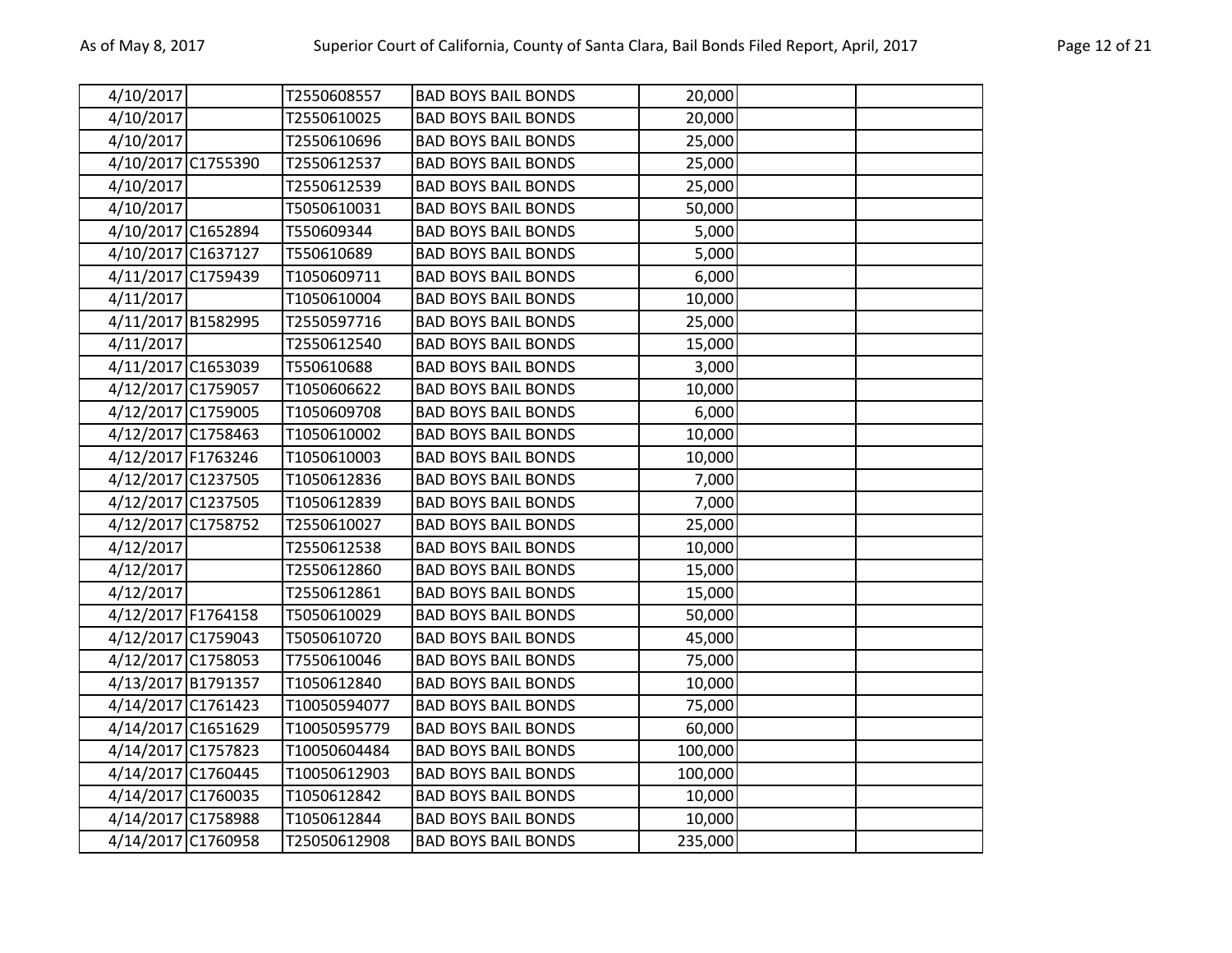| 4/14/2017 |                    | T2550608555 | <b>BAD BOYS BAIL BONDS</b> | 25,000 |  |
|-----------|--------------------|-------------|----------------------------|--------|--|
|           | 4/14/2017 C1758744 | T2550613500 | <b>BAD BOYS BAIL BONDS</b> | 25,000 |  |
|           | 4/14/2017 C1761012 | T5050612887 | <b>BAD BOYS BAIL BONDS</b> | 25,000 |  |
|           | 4/17/2017 C1761433 | T1050609349 | <b>BAD BOYS BAIL BONDS</b> | 10,000 |  |
|           | 4/17/2017 C1369981 | T1050612846 | <b>BAD BOYS BAIL BONDS</b> | 10,000 |  |
| 4/17/2017 |                    | T2550613501 | <b>BAD BOYS BAIL BONDS</b> | 25,000 |  |
| 4/17/2017 |                    | T2550613504 | <b>BAD BOYS BAIL BONDS</b> | 25,000 |  |
| 4/17/2017 |                    | T2550613505 | <b>BAD BOYS BAIL BONDS</b> | 11,000 |  |
| 4/17/2017 |                    | T2550613909 | <b>BAD BOYS BAIL BONDS</b> | 25,000 |  |
|           | 4/17/2017 C1644087 | T550612523  | <b>BAD BOYS BAIL BONDS</b> | 5,000  |  |
|           | 4/19/2017 F1662253 | T1050612845 | <b>BAD BOYS BAIL BONDS</b> | 10,000 |  |
| 4/19/2017 |                    | T2550613911 | <b>BAD BOYS BAIL BONDS</b> | 25,000 |  |
|           | 4/19/2017 C1758966 | T550612818  | <b>BAD BOYS BAIL BONDS</b> | 5,000  |  |
| 4/19/2017 |                    | T7550609400 | <b>BAD BOYS BAIL BONDS</b> | 65,000 |  |
|           | 4/20/2017 C1643542 | T5050613943 | <b>BAD BOYS BAIL BONDS</b> | 20,000 |  |
|           | 4/20/2017 C1758759 | T550612524  | <b>BAD BOYS BAIL BONDS</b> | 5,000  |  |
|           | 4/20/2017 C1758421 | T550612825  | <b>BAD BOYS BAIL BONDS</b> | 5,000  |  |
|           | 4/21/2017 C1758730 | T1050613898 | <b>BAD BOYS BAIL BONDS</b> | 10,000 |  |
| 4/24/2017 |                    | T1050613494 | <b>BAD BOYS BAIL BONDS</b> | 10,000 |  |
| 4/24/2017 |                    | T1050613496 | <b>BAD BOYS BAIL BONDS</b> | 10,000 |  |
| 4/24/2017 |                    | T1050613497 | <b>BAD BOYS BAIL BONDS</b> | 10,000 |  |
| 4/24/2017 |                    | T2550610026 | <b>BAD BOYS BAIL BONDS</b> | 25,000 |  |
| 4/24/2017 |                    | T2550613912 | <b>BAD BOYS BAIL BONDS</b> | 25,000 |  |
| 4/24/2017 |                    | T2550614262 | <b>BAD BOYS BAIL BONDS</b> | 20,000 |  |
| 4/24/2017 |                    | T2550614263 | <b>BAD BOYS BAIL BONDS</b> | 25,000 |  |
| 4/24/2017 |                    | T2550614264 | <b>BAD BOYS BAIL BONDS</b> | 25,000 |  |
| 4/24/2017 |                    | T2550614267 | <b>BAD BOYS BAIL BONDS</b> | 16,000 |  |
|           | 4/24/2017 B1790624 | T5050612889 | <b>BAD BOYS BAIL BONDS</b> | 50,000 |  |
| 4/24/2017 |                    | T5050613941 | <b>BAD BOYS BAIL BONDS</b> | 25,000 |  |
|           | 4/25/2017 B1791346 | T1050616240 | <b>BAD BOYS BAIL BONDS</b> | 10,000 |  |
|           | 4/25/2017 C1761316 | T2550616248 | <b>BAD BOYS BAIL BONDS</b> | 25,000 |  |
|           | 4/25/2017 B1791740 | T5050616275 | <b>BAD BOYS BAIL BONDS</b> | 40,000 |  |
| 4/26/2017 |                    | T1050616242 | <b>BAD BOYS BAIL BONDS</b> | 10,000 |  |
| 4/26/2017 |                    | T1050616243 | <b>BAD BOYS BAIL BONDS</b> | 10,000 |  |
|           |                    |             |                            |        |  |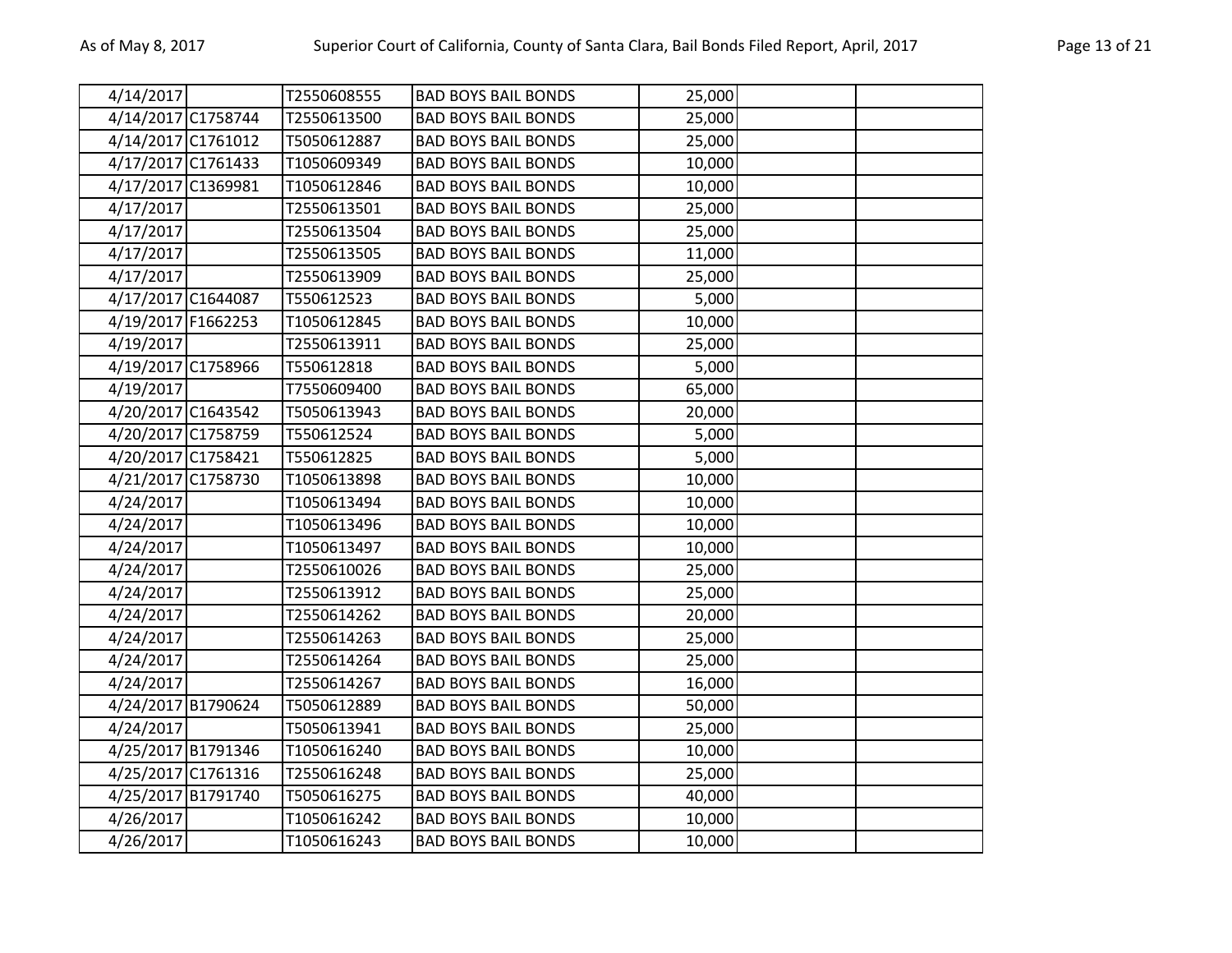| 4/26/2017          |                   | T2550614265 | <b>BAD BOYS BAIL BONDS</b>     | 25,000  |           |
|--------------------|-------------------|-------------|--------------------------------|---------|-----------|
| 4/26/2017 C1758848 |                   | T2550614268 | <b>BAD BOYS BAIL BONDS</b>     | 25,000  |           |
| 4/26/2017 C1648918 |                   | T5050595587 | <b>BAD BOYS BAIL BONDS</b>     | 33,000  |           |
| 4/26/2017 C1758742 |                   | T550610000  | <b>BAD BOYS BAIL BONDS</b>     | 5,000   |           |
| 4/26/2017 C1761863 |                   | T550612816  | <b>BAD BOYS BAIL BONDS</b>     | 1,000   |           |
| 4/26/2017 C1758689 |                   | T7550610045 | <b>BAD BOYS BAIL BONDS</b>     | 50,000  |           |
| 4/27/2017          |                   | T2550616252 | <b>BAD BOYS BAIL BONDS</b>     | 24,000  |           |
| 4/27/2017 C1760013 |                   | T550612820  | <b>BAD BOYS BAIL BONDS</b>     | 5,000   |           |
| 4/28/2017 C1759003 |                   | T1050613495 | <b>BAD BOYS BAIL BONDS</b>     | 8,150   |           |
| 4/28/2017 B1687478 |                   | T2550616251 | <b>BAD BOYS BAIL BONDS</b>     | 25,000  |           |
|                    | 4/3/2017 B1688913 | AS100144308 | <b>BAIL HOTLINE BAIL BONDS</b> | 100,000 |           |
|                    | 4/3/2017 B1790853 | AS100144584 | <b>BAIL HOTLINE BAIL BONDS</b> | 75,000  |           |
|                    | 4/3/2017 C1760060 | AS100144999 | <b>BAIL HOTLINE BAIL BONDS</b> | 75,000  |           |
|                    | 4/3/2017 C1758901 | AS150100300 | <b>BAIL HOTLINE BAIL BONDS</b> | 110,000 |           |
|                    | 4/3/2017 B1688733 | AS15482161  | <b>BAIL HOTLINE BAIL BONDS</b> | 8,000   |           |
| 4/3/2017           |                   | AS25268326  | <b>BAIL HOTLINE BAIL BONDS</b> | 25,000  |           |
| 4/3/2017           |                   | AS50200530  | <b>BAIL HOTLINE BAIL BONDS</b> | 26,000  |           |
|                    | 4/4/2017 F1763671 | AS15482160  | <b>BAIL HOTLINE BAIL BONDS</b> | 7,500   | 4/5/2017  |
|                    | 4/4/2017 F1763994 | AS15482162  | <b>BAIL HOTLINE BAIL BONDS</b> | 11,000  | 4/5/2017  |
|                    | 4/4/2017 F1763894 | AS15482163  | <b>BAIL HOTLINE BAIL BONDS</b> | 10,000  | 4/5/2017  |
| 4/4/2017           |                   | AS25265230  | <b>BAIL HOTLINE BAIL BONDS</b> | 11,000  |           |
|                    | 4/4/2017 F1763550 | AS25266096  | <b>BAIL HOTLINE BAIL BONDS</b> | 10,000  | 4/28/2017 |
| 4/4/2017           |                   | AS25269143  | <b>BAIL HOTLINE BAIL BONDS</b> | 21,000  |           |
|                    | 4/4/2017 C1643377 | AS50198815  | <b>BAIL HOTLINE BAIL BONDS</b> | 35,000  | 4/5/2017  |
|                    | 4/4/2017 F1661014 | AS50198816  | <b>BAIL HOTLINE BAIL BONDS</b> | 35,000  |           |
|                    | 4/5/2017 C1757560 | AS100145001 | <b>BAIL HOTLINE BAIL BONDS</b> | 75,000  |           |
|                    | 4/5/2017 B1791582 | AS150100299 | <b>BAIL HOTLINE BAIL BONDS</b> | 105,000 |           |
|                    | 4/5/2017 C1760167 | AS250100530 | <b>BAIL HOTLINE BAIL BONDS</b> | 137,000 |           |
|                    | 4/5/2017 C1758603 | AS25265232  | <b>BAIL HOTLINE BAIL BONDS</b> | 10,000  |           |
|                    | 4/5/2017 C1652534 | AS25269144  | <b>BAIL HOTLINE BAIL BONDS</b> | 20,000  |           |
|                    | 4/5/2017 C1756263 | AS25269374  | <b>BAIL HOTLINE BAIL BONDS</b> | 10,000  |           |
|                    | 4/5/2017 C1755529 | AS50200532  | <b>BAIL HOTLINE BAIL BONDS</b> | 35,000  |           |
| 4/6/2017           |                   | AS50198817  | <b>BAIL HOTLINE BAIL BONDS</b> | 50,000  |           |
| 4/7/2017           |                   | AS25269148  | <b>BAIL HOTLINE BAIL BONDS</b> | 18,000  |           |
|                    |                   |             |                                |         |           |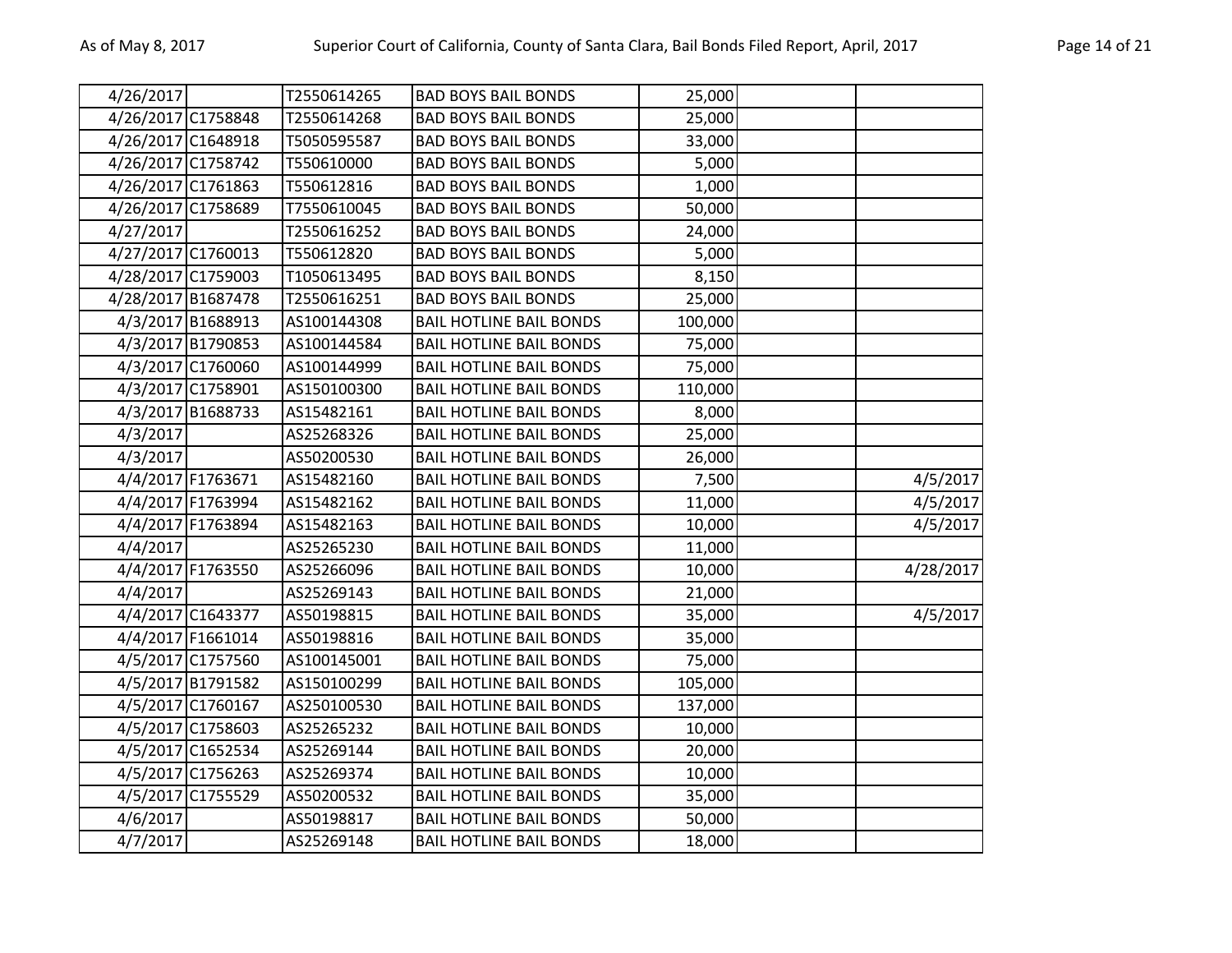|                    | 4/7/2017 C1652554 | AS50198360    | <b>BAIL HOTLINE BAIL BONDS</b> | 50,000  |           |           |
|--------------------|-------------------|---------------|--------------------------------|---------|-----------|-----------|
| 4/10/2017          |                   | AS15482240    | <b>BAIL HOTLINE BAIL BONDS</b> | 15,000  |           |           |
| 4/10/2017          |                   | AS15482243    | <b>BAIL HOTLINE BAIL BONDS</b> | 10,000  |           |           |
| 4/10/2017 C1758943 |                   | AS15482246    | <b>BAIL HOTLINE BAIL BONDS</b> | 10,000  | 4/11/2017 |           |
| 4/10/2017          |                   | AS15482247    | <b>BAIL HOTLINE BAIL BONDS</b> | 10,000  |           |           |
| 4/10/2017          |                   | AS25266161    | <b>BAIL HOTLINE BAIL BONDS</b> | 15,000  |           |           |
| 4/10/2017 C1760942 |                   | AS50198819    | <b>BAIL HOTLINE BAIL BONDS</b> | 46,000  |           |           |
| 4/10/2017          |                   | AS51162440    | <b>BAIL HOTLINE BAIL BONDS</b> | 5,000   |           |           |
| 4/10/2017 C1641688 |                   | AS51162802    | <b>BAIL HOTLINE BAIL BONDS</b> | 5,000   |           |           |
| 4/11/2017 B1790981 |                   | AS100144979   | <b>BAIL HOTLINE BAIL BONDS</b> | 75,000  |           |           |
| 4/11/2017 B1689576 |                   | AS100145002   | <b>BAIL HOTLINE BAIL BONDS</b> | 75,000  |           |           |
| 4/11/2017          |                   | AS100145004   | <b>BAIL HOTLINE BAIL BONDS</b> | 60,000  |           |           |
| 4/11/2017 B1791491 |                   | AS100145099   | <b>BAIL HOTLINE BAIL BONDS</b> | 51,000  |           |           |
| 4/11/2017          |                   | AS15482244    | <b>BAIL HOTLINE BAIL BONDS</b> | 10,000  |           |           |
| 4/11/2017          |                   | AS25266162    | <b>BAIL HOTLINE BAIL BONDS</b> | 25,000  |           |           |
| 4/11/2017          |                   | AS25266163    | <b>BAIL HOTLINE BAIL BONDS</b> | 16,000  |           |           |
| 4/11/2017 B1790772 |                   | AS50198359    | <b>BAIL HOTLINE BAIL BONDS</b> | 50,000  |           |           |
| 4/11/2017          |                   | AS50198821    | <b>BAIL HOTLINE BAIL BONDS</b> | 26,000  |           |           |
| 4/12/2017 C1758314 |                   | AS15482239    | <b>BAIL HOTLINE BAIL BONDS</b> | 10,000  |           |           |
| 4/12/2017 F1660358 |                   | AS15483333    | <b>BAIL HOTLINE BAIL BONDS</b> | 5,000   |           |           |
| 4/12/2017          |                   | AS15483334    | <b>BAIL HOTLINE BAIL BONDS</b> | 10,000  |           |           |
| 4/12/2017 C1758728 |                   | AS25267276    | <b>BAIL HOTLINE BAIL BONDS</b> | 10,000  |           |           |
| 4/12/2017          |                   | AS50198820    | <b>BAIL HOTLINE BAIL BONDS</b> | 50,000  |           |           |
| 4/13/2017 B1791603 |                   | AS150100664   | <b>BAIL HOTLINE BAIL BONDS</b> | 125,000 |           |           |
| 4/14/2017          |                   | AS15483335    | <b>BAIL HOTLINE BAIL BONDS</b> | 12,000  |           |           |
| 4/14/2017 C1756885 |                   | AS25269149    | <b>BAIL HOTLINE BAIL BONDS</b> | 20,000  |           |           |
| 4/14/2017 C1761038 |                   | AS50198822    | <b>BAIL HOTLINE BAIL BONDS</b> | 41,000  |           |           |
| 4/14/2017          |                   | AS50198823    | <b>BAIL HOTLINE BAIL BONDS</b> | 40,000  |           |           |
| 4/14/2017 C1633547 |                   | AS50200511    | <b>BAIL HOTLINE BAIL BONDS</b> | 50,000  |           |           |
| 4/14/2017 C1760693 |                   | FCS1501735849 | <b>BAIL HOTLINE BAIL BONDS</b> | 110,000 |           |           |
| 4/17/2017 C1757911 |                   | AS150100580   | <b>BAIL HOTLINE BAIL BONDS</b> | 150,000 |           |           |
| 4/17/2017 C1518058 |                   | AS154822425   | <b>BAIL HOTLINE BAIL BONDS</b> | 10,000  |           |           |
| 4/17/2017 B1791607 |                   | AS15483336    | <b>BAIL HOTLINE BAIL BONDS</b> | 10,000  |           | 4/18/2017 |
| 4/17/2017 B1791653 |                   | AS25268342    | <b>BAIL HOTLINE BAIL BONDS</b> | 25,000  |           |           |
|                    |                   |               |                                |         |           |           |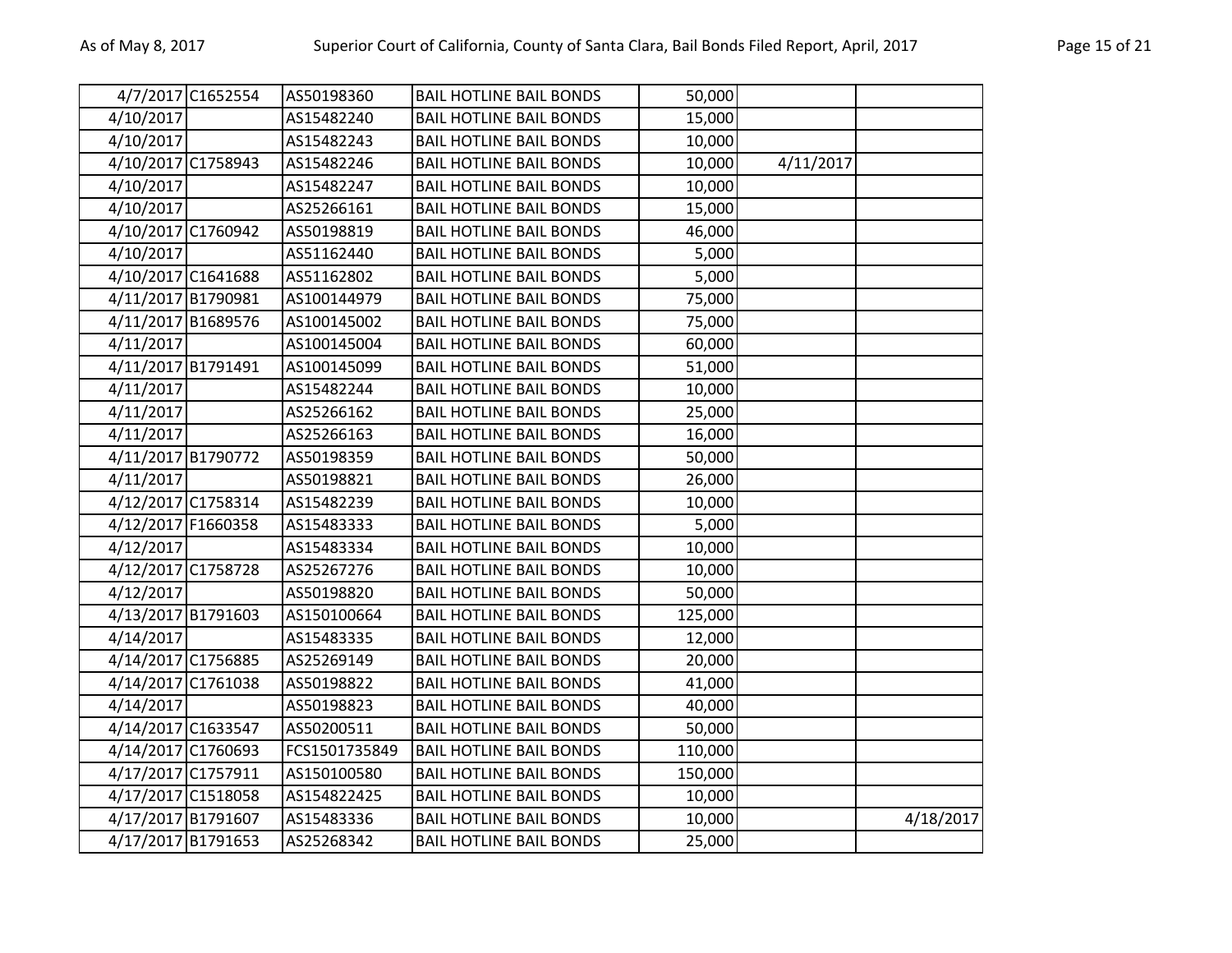|           | 4/17/2017 B1685809 | AS51152356  | <b>BAIL HOTLINE BAIL BONDS</b>     | 5,000   |           |  |
|-----------|--------------------|-------------|------------------------------------|---------|-----------|--|
|           | 4/17/2017 C1758045 | AS51162801  | <b>BAIL HOTLINE BAIL BONDS</b>     | 2,000   | 4/17/2017 |  |
|           | 4/17/2017 C1232777 | AS51162803  | <b>BAIL HOTLINE BAIL BONDS</b>     | 5,000   | 4/17/2017 |  |
|           | 4/17/2017 C1526621 | AS51162804  | <b>BAIL HOTLINE BAIL BONDS</b>     | 3,000   | 4/17/2017 |  |
|           | 4/18/2017 C1757877 | AS118415    | <b>BAIL HOTLINE BAIL BONDS</b>     | 700,000 |           |  |
|           | 4/18/2017 C1639165 | AS50200868  | <b>BAIL HOTLINE BAIL BONDS</b>     | 15,000  |           |  |
|           | 4/18/2017 C1761639 | AS50200869  | <b>BAIL HOTLINE BAIL BONDS</b>     | 45,000  |           |  |
|           | 4/19/2017 C1650256 | AS150100670 | <b>BAIL HOTLINE BAIL BONDS</b>     | 123,000 |           |  |
|           | 4/19/2017 F1763126 | AS25268344  | <b>BAIL HOTLINE BAIL BONDS</b>     | 25,000  |           |  |
|           | 4/19/2017 F1763825 | AS25269850  | <b>BAIL HOTLINE BAIL BONDS</b>     | 25,000  |           |  |
|           | 4/19/2017 C1648482 | AS50200870  | <b>BAIL HOTLINE BAIL BONDS</b>     | 50,000  |           |  |
|           | 4/20/2017 C1761781 | AS118416    | <b>BAIL HOTLINE BAIL BONDS</b>     | 670,000 |           |  |
|           | 4/20/2017 B1578906 | AS15483608  | <b>BAIL HOTLINE BAIL BONDS</b>     | 6,000   |           |  |
|           | 4/20/2017 C1646266 | AS15483609  | <b>BAIL HOTLINE BAIL BONDS</b>     | 15,000  |           |  |
| 4/20/2017 |                    | AS25268224  | <b>BAIL HOTLINE BAIL BONDS</b>     | 25,000  |           |  |
|           | 4/21/2017 C1652389 | AS100145367 | <b>BAIL HOTLINE BAIL BONDS</b>     | 75,000  |           |  |
|           | 4/21/2017 C1637235 | AS100145368 | <b>BAIL HOTLINE BAIL BONDS</b>     | 75,000  |           |  |
|           | 4/21/2017 B1791653 | AS150100671 | <b>BAIL HOTLINE BAIL BONDS</b>     | 140,000 |           |  |
|           | 4/21/2017 C1759159 | AS15483610  | <b>BAIL HOTLINE BAIL BONDS</b>     | 10,000  |           |  |
|           | 4/21/2017 B1790468 | AS15483611  | <b>BAIL HOTLINE BAIL BONDS</b>     | 10,000  |           |  |
| 4/21/2017 |                    | AS50200871  | <b>BAIL HOTLINE BAIL BONDS</b>     | 46,000  |           |  |
| 4/21/2017 |                    | AS50200872  | <b>BAIL HOTLINE BAIL BONDS</b>     | 28,000  |           |  |
|           | 4/24/2017 C1760781 | AS100145370 | <b>BAIL HOTLINE BAIL BONDS</b>     | 56,000  |           |  |
|           | 4/24/2017 C1760277 | AS15483612  | <b>BAIL HOTLINE BAIL BONDS</b>     | 10,000  |           |  |
|           | 4/24/2017 C1760447 | AS250100752 | <b>BAIL HOTLINE BAIL BONDS</b>     | 150,000 |           |  |
|           | 4/24/2017 C1756697 | AS25268225  | <b>BAIL HOTLINE BAIL BONDS</b>     | 15,000  |           |  |
|           | 4/24/2017 C1755131 | AS50200873  | <b>BAIL HOTLINE BAIL BONDS</b>     | 35,000  |           |  |
|           | 4/24/2017 C1758601 | AS51162807  | <b>BAIL HOTLINE BAIL BONDS</b>     | 1,000   |           |  |
| 4/25/2017 |                    | AS100145101 | <b>BAIL HOTLINE BAIL BONDS</b>     | 75,000  |           |  |
|           | 4/26/2017 C1759698 |             | 5272955656 BAIL HOTLINE BAIL BONDS | 5,000   |           |  |
|           | 4/26/2017 C1760031 | AS15483613  | <b>BAIL HOTLINE BAIL BONDS</b>     | 10,000  |           |  |
|           | 4/26/2017 C1646526 | AS15483614  | <b>BAIL HOTLINE BAIL BONDS</b>     | 10,000  |           |  |
|           | 4/26/2017 C1761819 | AS25268226  | <b>BAIL HOTLINE BAIL BONDS</b>     | 25,000  |           |  |
| 4/26/2017 |                    | AS25268228  | <b>BAIL HOTLINE BAIL BONDS</b>     | 25,000  |           |  |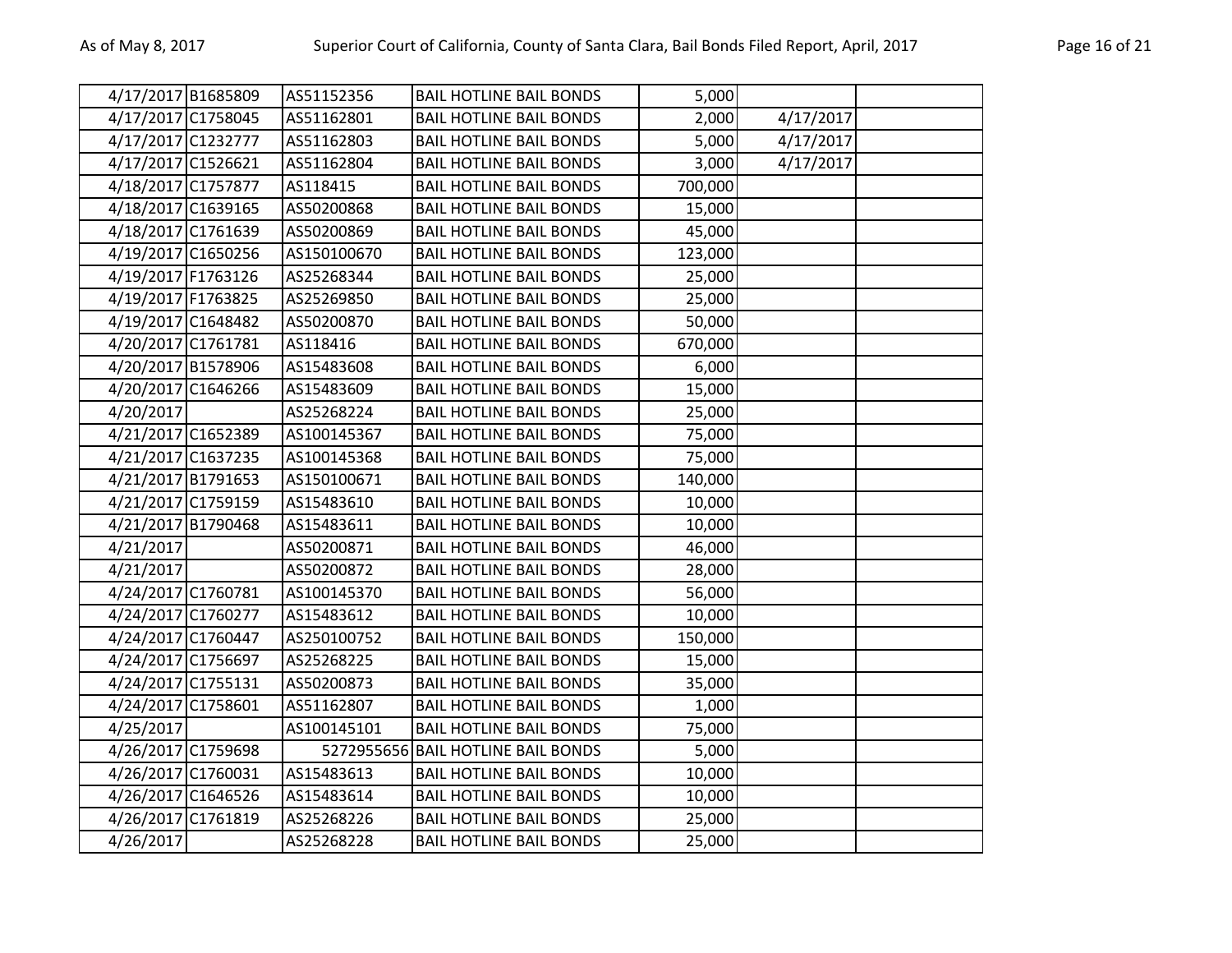| 4/26/2017 C1645428 |                   | AS25268452   | <b>BAIL HOTLINE BAIL BONDS</b>   | 25,000 |           |           |
|--------------------|-------------------|--------------|----------------------------------|--------|-----------|-----------|
| 4/26/2017 F1764335 |                   | AS50200874   | <b>BAIL HOTLINE BAIL BONDS</b>   | 50,000 |           | 4/26/2017 |
| 4/26/2017 B1791649 |                   | AS50200876   | <b>BAIL HOTLINE BAIL BONDS</b>   | 35,000 |           |           |
| 4/26/2017 C1760282 |                   | AS51162808   | <b>BAIL HOTLINE BAIL BONDS</b>   | 5,000  |           |           |
| 4/27/2017 C1761719 |                   | AS100145371  | <b>BAIL HOTLINE BAIL BONDS</b>   | 55,000 |           |           |
| 4/27/2017 C1652647 |                   | AS51165726   | <b>BAIL HOTLINE BAIL BONDS</b>   | 5,000  |           |           |
| 4/28/2017 B1791705 |                   | AS100145100  | <b>BAIL HOTLINE BAIL BONDS</b>   | 60,000 |           |           |
| 4/28/2017 B1790103 |                   | AS15483615   | <b>BAIL HOTLINE BAIL BONDS</b>   | 15,000 |           |           |
| 4/28/2017 B1790272 |                   | AS50200875   | <b>BAIL HOTLINE BAIL BONDS</b>   | 25,000 |           |           |
| 4/28/2017 B1790990 |                   | AS51162810   | <b>BAIL HOTLINE BAIL BONDS</b>   | 5,000  |           |           |
| 4/14/2017 CC824695 |                   |              | 5272880991 BAILSMART BAIL BONDS  | 20,000 |           |           |
|                    | 4/5/2017 C1758872 |              | 5272879546 BODYGUARD BAIL BONDS  | 5,000  |           |           |
| 4/24/2017          |                   |              | 5551715248 BODYGUARD BAIL BONDS  | 10,000 |           |           |
| 4/19/2017 F1763847 |                   | AS15483299   | <b>DIAZ BROS BAIL BONDS</b>      | 6,000  |           |           |
|                    | 4/6/2017 C1638486 | 2017CC010602 | <b>DISCREET BAIL BONDS</b>       | 15,000 |           |           |
|                    | 4/5/2017 C1754794 | A302150421   | <b>DRAGON BAIL BONDS</b>         | 10,000 |           |           |
|                    | 4/3/2017 C1355493 |              | 5272882346 EIGHT BALL BAIL BONDS | 20,000 |           |           |
|                    | 4/4/2017 F1763268 |              | 5551772377 EIGHT BALL BAIL BONDS | 35,000 |           |           |
| 4/14/2017 C1629694 |                   |              | 5113537163 EIGHT BALL BAIL BONDS | 10,000 |           |           |
| 4/4/2017           |                   | 2017CC002529 | <b>ESPINOZA BAIL BONDS</b>       | 25,000 |           |           |
| 4/14/2017 C1629922 |                   | 2017CC002536 | <b>ESPINOZA BAIL BONDS</b>       | 30,000 |           |           |
| 4/18/2017 C1761128 |                   | 2017DD002204 | <b>ESPINOZA BAIL BONDS</b>       | 52,500 |           |           |
|                    | 4/3/2017 C1758473 | T1050609239  | <b>GOLDEN STATE BAIL BONDS</b>   | 10,000 | 5/1/2017  |           |
| 4/3/2017           |                   | T2550608136  | <b>GOLDEN STATE BAIL BONDS</b>   | 15,000 |           |           |
|                    | 4/4/2017 B1687492 | T15050592356 | <b>GOLDEN STATE BAIL BONDS</b>   | 60,000 | 5/3/2017  |           |
|                    | 4/6/2017 C1759050 | T2550609242  | <b>GOLDEN STATE BAIL BONDS</b>   | 10,000 |           |           |
| 4/11/2017 B1687612 |                   | T5050604930  | <b>GOLDEN STATE BAIL BONDS</b>   | 15,000 |           |           |
| 4/12/2017 B1688004 |                   | T1550609241  | <b>GOLDEN STATE BAIL BONDS</b>   | 8,000  | 4/12/2017 |           |
| 4/12/2017 C1639830 |                   | T550604926   | <b>GOLDEN STATE BAIL BONDS</b>   | 5,000  |           |           |
| 4/19/2017 F1763835 |                   | T5050604931  | <b>GOLDEN STATE BAIL BONDS</b>   | 6,000  |           |           |
| 4/20/2017 C1759406 |                   | T5050599307  | <b>GOLDEN STATE BAIL BONDS</b>   | 5,000  |           |           |
| 4/20/2017 C1761844 |                   | T5050608138  | <b>GOLDEN STATE BAIL BONDS</b>   | 7,500  | 5/1/2017  |           |
| 4/25/2017 B1790478 |                   | T15050592357 | <b>GOLDEN STATE BAIL BONDS</b>   | 95,000 |           |           |
| 4/26/2017 C1757946 |                   | T20050598257 | <b>GOLDEN STATE BAIL BONDS</b>   | 50,000 |           |           |
|                    |                   |              |                                  |        |           |           |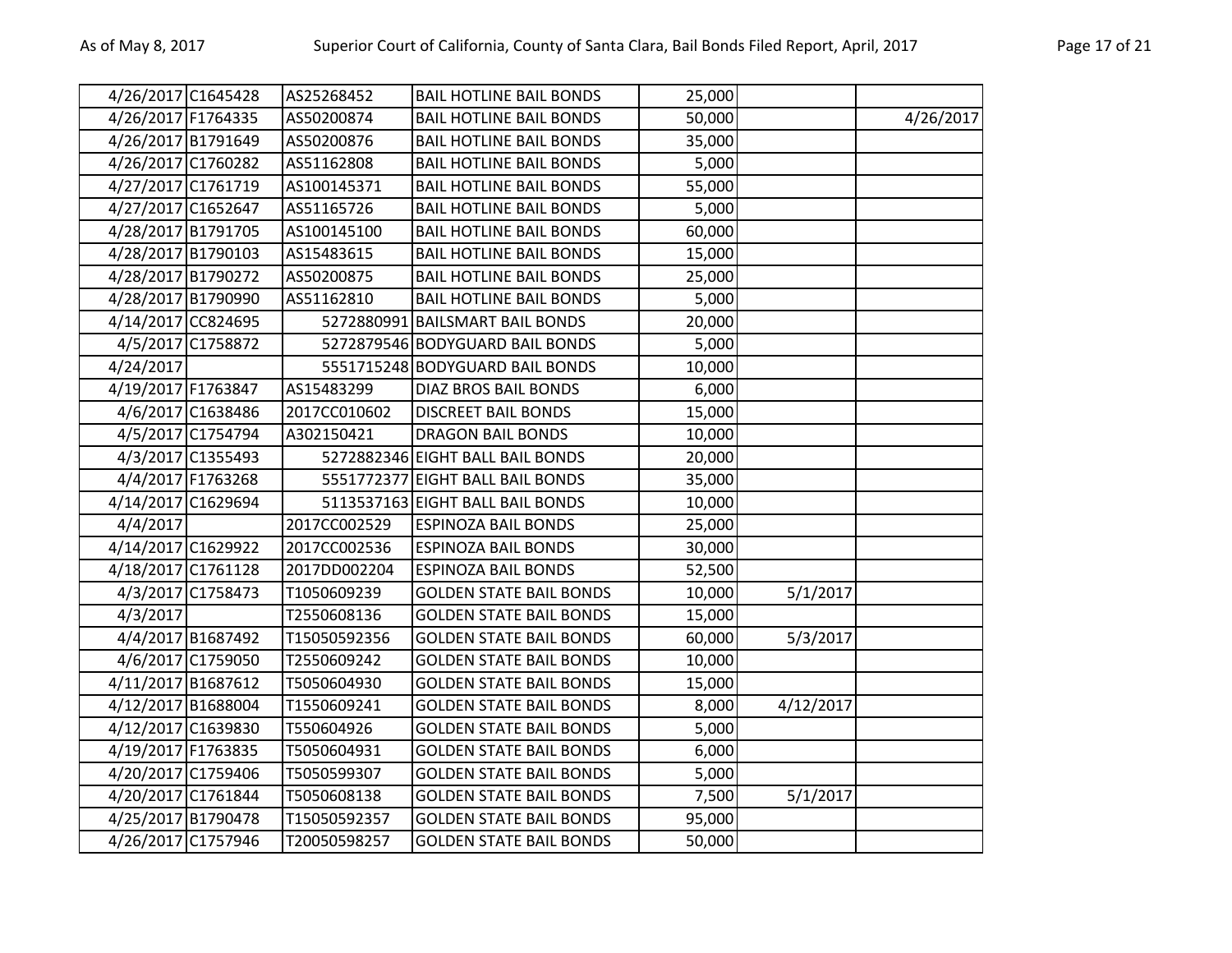| 4/26/2017 C1758694 |                   | T550608131   | <b>GOLDEN STATE BAIL BONDS</b> | 5,000   |          |
|--------------------|-------------------|--------------|--------------------------------|---------|----------|
| 4/17/2017 C1654041 |                   | 2017EE004809 | <b>GOTHAM BAIL BONDS</b>       | 15,000  |          |
| 4/17/2017 C1629718 |                   | 2017EE004810 | <b>GOTHAM BAIL BONDS</b>       | 15,000  |          |
|                    | 4/3/2017 B1791467 |              | 5250100334 JAG BAIL BONDS, INC | 50,000  |          |
| 4/12/2017 C1758845 |                   |              | 5272941449 JAG BAIL BONDS, INC | 15,000  |          |
| 4/17/2017 C1761641 |                   |              | 5272941452 JAG BAIL BONDS, INC | 15,000  |          |
| 4/20/2017          |                   |              | 5272941519 JAG BAIL BONDS, INC | 25,000  |          |
| 4/20/2017 C1760450 |                   |              | 5803171831 JAG BAIL BONDS, INC | 5,000   |          |
| 4/24/2017 B1791763 |                   |              | 5551802348 JAG BAIL BONDS, INC | 35,000  |          |
| 4/24/2017          |                   |              | 5803171844 JAG BAIL BONDS, INC | 5,000   |          |
| 4/28/2017          |                   |              | 5272941481 JAG BAIL BONDS, INC | 25,000  |          |
| 4/17/2017 BB730220 |                   | AC00903752   | <b>KEITH CARTER BAIL BONDS</b> | 20,000  |          |
| 4/3/2017           |                   |              | 51102635609 LATINO BAIL BONDS  | 10,000  |          |
| 4/17/2017 B1364836 |                   | S0602556954  | <b>LATINO BAIL BONDS</b>       | 5,000   |          |
| 4/17/2017 C1759844 |                   | S2602590384  | <b>LATINO BAIL BONDS</b>       | 25,000  |          |
| 4/17/2017          |                   | S2602590385  | <b>LATINO BAIL BONDS</b>       | 21,000  |          |
| 4/21/2017 C1758071 |                   | B314400016   | LATINO BAIL BONDS              | 25,000  |          |
| 4/27/2017 C1759033 |                   | B64001054    | <b>LATINO BAIL BONDS</b>       | 3,000   |          |
| 4/3/2017           |                   |              | 5272778904 LE BAIL BONDS       | 21,000  |          |
|                    | 4/5/2017 C1523766 |              | 5113525542 LE BAIL BONDS       | 5,000   | 5/2/2017 |
|                    | 4/5/2017 C1758588 |              | 5272869309 LE BAIL BONDS       | 10,000  |          |
|                    | 4/7/2017 C1760967 |              | 5105630953 LE BAIL BONDS       | 87,000  |          |
| 4/7/2017           |                   |              | 5105637358 LE BAIL BONDS       | 86,000  |          |
|                    | 4/7/2017 C1649734 |              | 5113443725 LE BAIL BONDS       | 3,000   | 4/7/2017 |
| 4/7/2017           |                   |              | 5551630798 LE BAIL BONDS       | 50,000  |          |
| 4/7/2017           |                   |              | 5551727393 LE BAIL BONDS       | 46,000  |          |
| 4/10/2017          |                   |              | 5113525513 LE BAIL BONDS       | 10,000  |          |
| 4/10/2017 C1758760 |                   |              | 5113525539 LE BAIL BONDS       | 5,000   |          |
| 4/10/2017 C1644939 |                   |              | 5200179034 LE BAIL BONDS       | 500,000 |          |
| 4/10/2017 C1644938 |                   |              | 5200192633 LE BAIL BONDS       | 500,000 |          |
| 4/10/2017 C1759366 |                   |              | 5250101386 LE BAIL BONDS       | 250,000 |          |
| 4/10/2017 C1760596 |                   |              | 5272748198 LE BAIL BONDS       | 27,000  |          |
| 4/10/2017          |                   |              | 5272846700 LE BAIL BONDS       | 25,000  |          |
| 4/10/2017          |                   |              | 5272869284 LE BAIL BONDS       | 12,000  |          |
|                    |                   |              |                                |         |          |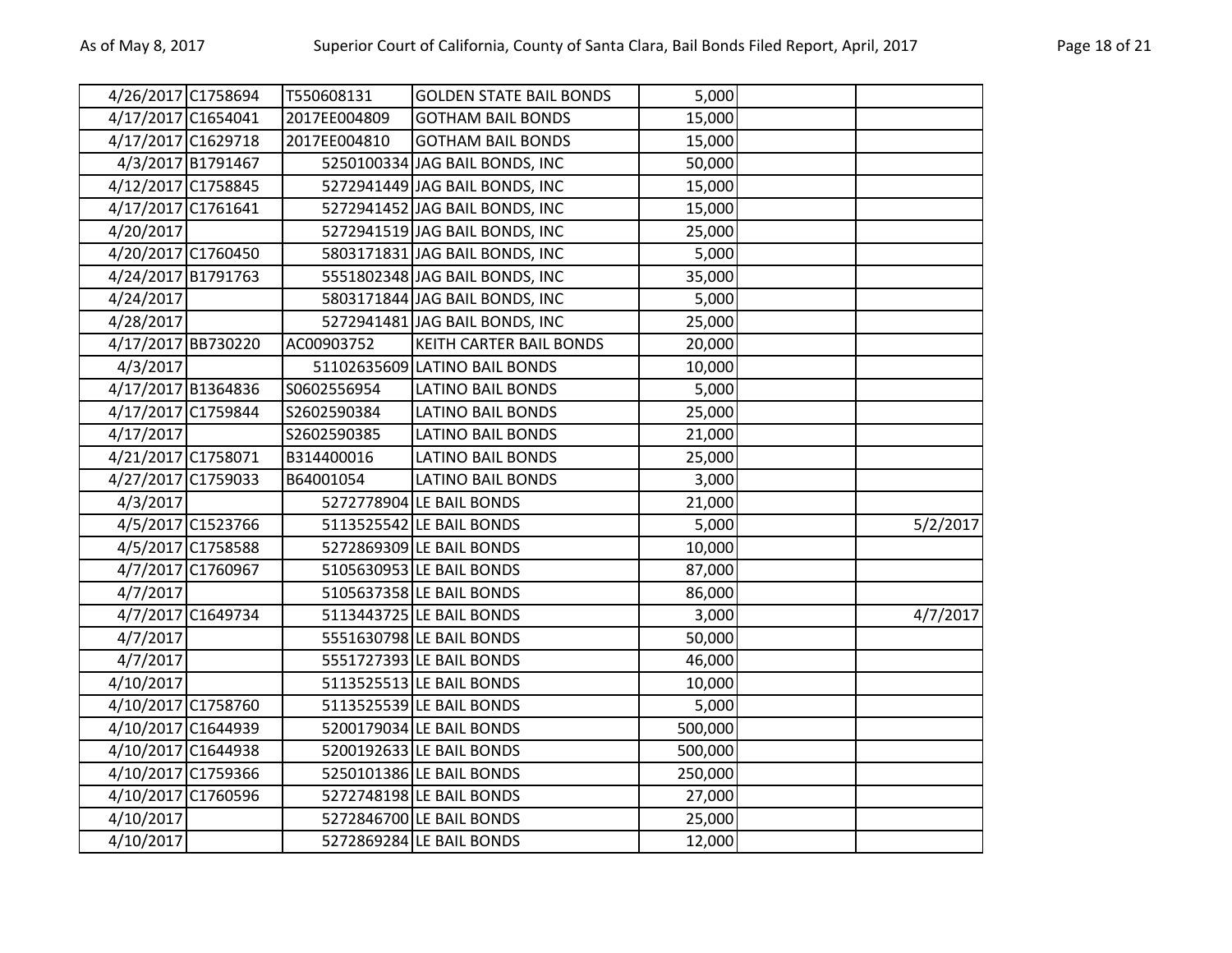| 4/11/2017 B1790755 |                   |             | 5250100475 LE BAIL BONDS | 200,000 |          |  |
|--------------------|-------------------|-------------|--------------------------|---------|----------|--|
| 4/12/2017 F1764138 |                   |             | 5105627926 LE BAIL BONDS | 70,000  |          |  |
| 4/12/2017 C1758698 |                   |             | 5113509489 LE BAIL BONDS | 5,000   |          |  |
| 4/12/2017 C1495719 |                   |             | 5250101399 LE BAIL BONDS | 250,000 |          |  |
| 4/12/2017          |                   |             | 5272869367 LE BAIL BONDS | 25,000  |          |  |
| 4/14/2017 C1761339 |                   |             | 5272778876 LE BAIL BONDS | 20,000  |          |  |
| 4/17/2017 C1759131 |                   |             | 5150100209 LE BAIL BONDS | 80,000  |          |  |
| 4/21/2017 C1761830 |                   |             | 5105665016 LE BAIL BONDS | 56,000  |          |  |
| 4/21/2017          |                   |             | 5551725018 LE BAIL BONDS | 55,000  |          |  |
| 4/24/2017 B1791703 |                   |             | 5551727405 LE BAIL BONDS | 50,000  |          |  |
| 4/25/2017 B1791850 |                   |             | 5551673164 LE BAIL BONDS | 45,000  |          |  |
| 4/26/2017          |                   |             | 5113525526 LE BAIL BONDS | 11,000  |          |  |
| 4/26/2017 C1759833 |                   |             | 5272869271 LE BAIL BONDS | 20,000  |          |  |
| 4/26/2017 C1759833 |                   |             | 5272869408 LE BAIL BONDS | 20,000  |          |  |
| 4/3/2017           |                   | AS15481565  | <b>LUNA BAIL BONDS</b>   | 6,000   |          |  |
|                    | 4/3/2017 C1641797 | AS25263577  | <b>LUNA BAIL BONDS</b>   | 25,000  | 5/1/2017 |  |
|                    | 4/4/2017 C1520622 | AS150100453 | LUNA BAIL BONDS          | 150,000 |          |  |
|                    | 4/4/2017 C1633186 | AS15483782  | <b>LUNA BAIL BONDS</b>   | 10,000  |          |  |
| 4/4/2017           |                   | AS50192386  | <b>LUNA BAIL BONDS</b>   | 50,000  |          |  |
| 4/4/2017           |                   | AS50193125  | <b>LUNA BAIL BONDS</b>   | 45,000  |          |  |
| 4/4/2017           |                   | AS51143023  | <b>LUNA BAIL BONDS</b>   | 2,000   |          |  |
|                    | 4/6/2017 B1790074 | AS51141090  | <b>LUNA BAIL BONDS</b>   | 5,000   |          |  |
| 4/10/2017          |                   | AS25164609  | <b>LUNA BAIL BONDS</b>   | 25,000  |          |  |
| 4/10/2017 C1758761 |                   | AS50192891  | <b>LUNA BAIL BONDS</b>   | 50,000  |          |  |
| 4/10/2017          |                   | AS50193124  | <b>LUNA BAIL BONDS</b>   | 50,000  |          |  |
| 4/10/2017 C1759126 |                   | AS51148455  | <b>LUNA BAIL BONDS</b>   | 5,000   |          |  |
| 4/11/2017 B1579404 |                   | AS15483776  | <b>LUNA BAIL BONDS</b>   | 10,000  |          |  |
| 4/12/2017          |                   | AS15483025  | <b>LUNA BAIL BONDS</b>   | 10,000  |          |  |
| 4/12/2017 F1660347 |                   | AS15483775  | <b>LUNA BAIL BONDS</b>   | 10,000  |          |  |
| 4/12/2017 F1658716 |                   | AS25263875  | <b>LUNA BAIL BONDS</b>   | 20,000  |          |  |
| 4/12/2017 C1758472 |                   | AS51141085  | LUNA BAIL BONDS          | 5,000   |          |  |
| 4/14/2017 C1757135 |                   | AS100141687 | <b>LUNA BAIL BONDS</b>   | 35,000  |          |  |
| 4/14/2017 C1757323 |                   | AS15483772  | <b>LUNA BAIL BONDS</b>   | 10,000  |          |  |
| 4/14/2017 C1649197 |                   | AS25164610  | <b>LUNA BAIL BONDS</b>   | 25,000  |          |  |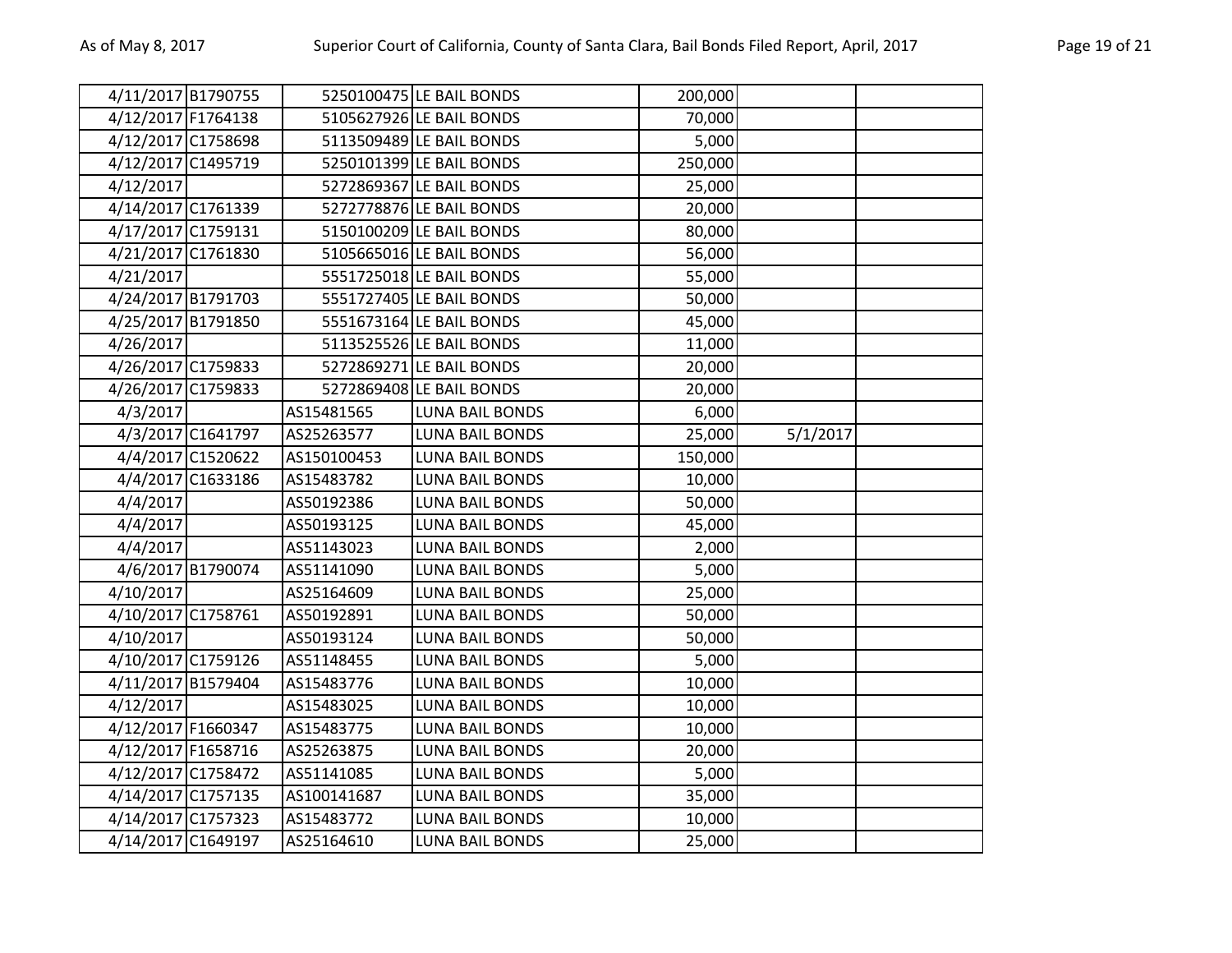| 4/14/2017 B1688909 |                   | AS50192387   | <b>LUNA BAIL BONDS</b>                | 45,000  |           |  |
|--------------------|-------------------|--------------|---------------------------------------|---------|-----------|--|
| 4/14/2017 C1758512 |                   | AS50192890   | <b>LUNA BAIL BONDS</b>                | 35,000  |           |  |
| 4/17/2017          |                   | AS15481566   | <b>LUNA BAIL BONDS</b>                | 6,000   |           |  |
| 4/17/2017          |                   | AS50193127   | <b>LUNA BAIL BONDS</b>                | 31,000  |           |  |
| 4/19/2017 F1763744 |                   | AS51148457   | <b>LUNA BAIL BONDS</b>                | 5,000   |           |  |
| 4/24/2017          |                   | AS25263874   | <b>LUNA BAIL BONDS</b>                | 25,000  |           |  |
| 4/24/2017 B1686357 |                   | AS25263876   | LUNA BAIL BONDS                       | 25,000  |           |  |
| 4/24/2017 B1582481 |                   | AS25263877   | <b>LUNA BAIL BONDS</b>                | 25,000  |           |  |
| 4/25/2017 F1764336 |                   | AS50193126   | <b>LUNA BAIL BONDS</b>                | 10,000  |           |  |
| 4/25/2017          |                   | AS50193152   | <b>LUNA BAIL BONDS</b>                | 41,000  |           |  |
|                    | 4/5/2017 B1790924 | IS50K127170  | <b>METRO ONE BAIL BONDS</b>           | 5,000   |           |  |
|                    | 4/7/2017 F1763562 | 2017CC002480 | RAMIREZ BAIL BONDS                    | 20,000  |           |  |
| 4/11/2017          |                   | 2017BB004080 | RAMIREZ BAIL BONDS                    | 10,000  |           |  |
| 4/25/2017          |                   | 2017DD002029 | RAMIREZ BAIL BONDS                    | 25,000  |           |  |
| 4/12/2017 C1758226 |                   | 2017AA018165 | <b>TAPOUT BAIL BONDS</b>              | 5,000   |           |  |
| 4/12/2017 C1759125 |                   | 2017BB004254 | <b>TAPOUT BAIL BONDS</b>              | 10,000  |           |  |
| 4/12/2017 F1662391 |                   | 2017GG000123 | <b>TAPOUT BAIL BONDS</b>              | 350,000 |           |  |
| 4/20/2017          |                   | 2017DD008403 | <b>TAPOUT BAIL BONDS</b>              | 40,000  |           |  |
| 4/27/2017 F1764042 |                   | 2017AA042361 | <b>TAPOUT BAIL BONDS</b>              | 5,000   |           |  |
| 4/27/2017          |                   | A1H0000525   | THANG VU BAIL BONDS                   | 100,000 |           |  |
| 4/27/2017          |                   | A302150420   | THANG VU BAIL BONDS                   | 25,000  |           |  |
| 4/26/2017          |                   | 2017CC002674 | TINA M BOTCHVAROFF BAIL BO            | 25,000  |           |  |
| 4/3/2017           |                   |              | 5272919361 VERONICA MELERO BAIL BONDS | 25,000  |           |  |
| 4/10/2017 C1646417 |                   |              | 5113408160 VERONICA MELERO BAIL BONDS | 6,000   |           |  |
| 4/10/2017 C1759311 |                   |              | 5272919374 VERONICA MELERO BAIL BONDS | 25,000  |           |  |
| 4/21/2017          |                   |              | 5272765133 VERONICA MELERO BAIL BONDS | 25,000  |           |  |
| 4/24/2017          |                   |              | 5272771372 VERONICA MELERO BAIL BONDS | 25,000  |           |  |
| 4/25/2017          |                   |              | 5272771369 VERONICA MELERO BAIL BONDS | 25,000  |           |  |
| 4/27/2017 C1760452 |                   |              | 5803149555 VERONICA MELERO BAIL BONDS | 5,000   |           |  |
| 4/3/2017           |                   | A152211944   | <b>VU BAIL BONDS</b>                  | 10,000  |           |  |
| 4/4/2017           |                   | A302152733   | <b>VU BAIL BONDS</b>                  | 25,000  |           |  |
|                    | 4/7/2017 C1758422 | A72304459    | <b>VU BAIL BONDS</b>                  | 5,000   |           |  |
|                    | 4/7/2017 C1521451 | A72304460    | <b>VU BAIL BONDS</b>                  | 5,000   |           |  |
| 4/12/2017 F1659370 |                   | A302152734   | <b>VU BAIL BONDS</b>                  | 25,000  | 4/28/2017 |  |
|                    |                   |              |                                       |         |           |  |